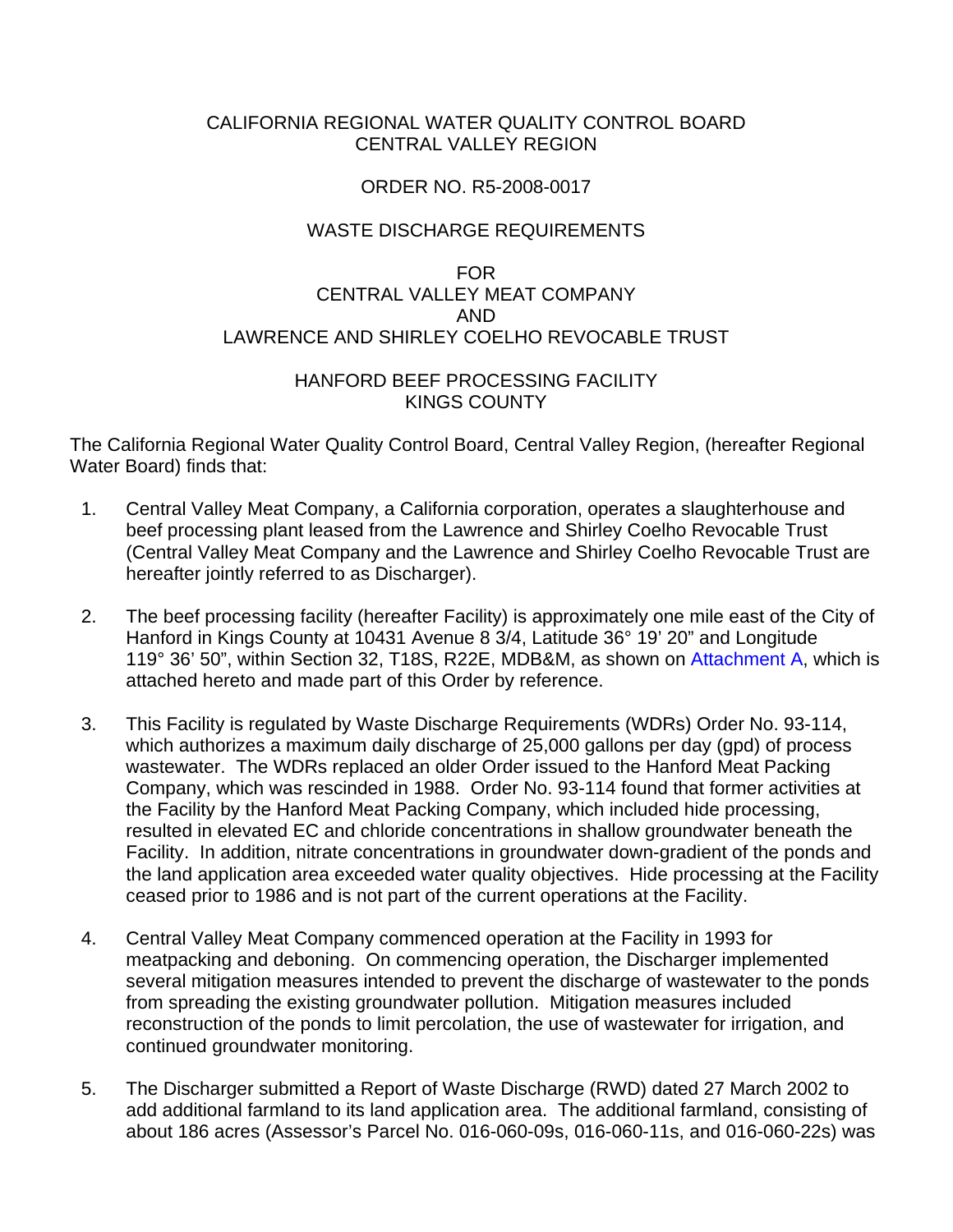WASTE DISCHARGE REQUIREMENTS ORDER NO. R5-2008-0017 -2- CENTRAL VALLEY MEAT COMPANY HANFORD BEEF PROCESSING FACILITY KINGS COUNTY

acquired by Brian, Steve, and Ronnie Coelho and added to the land application area in 2001.

- 6. A review of the RWD determined inconsistencies between the information provided in the RWD and data submitted as part of the self-monitoring and reporting program (SMRs). The Discharger had been significantly under reporting flows in its SMRs. On 9 October 2002 the Discharger was issued a Administrative Civil Liability (ACL) complaint No. R5- 2002-0518 for failure to submit complete and accurate SMRs. As part of the Settlement Agreement the Discharger was required to complete the following tasks: (a) Submit complete and accurate SMRs; (b) Provide documentation confirming purchase and training for field equipment to measure EC, pH, and dissolved oxygen; (c) Provide a technical report documenting installation and implementation of appropriate flow meters to measure the discharge of all waste streams and include calibration records; and (d) Contract with an engineering firm or certified analytical laboratory to prepare a sampling analysis quality assurance/control plan to oversee all necessary sampling procedures for a six month period including report documentation. The Regional Water Board issued a letter dated 5 August 2003 documenting that the Discharger had satisfactorily completed all tasks required as part of the Settlement Agreement.
- 7. Following comments from Regional Water Board staff and collection of additional data, the Discharger submitted a revised RWD in March 2003. The revised RWD included wastewater treatment upgrades and proposed a flow increase to 0.525 million gallons per day (mgd) since discharge volumes greatly exceed the permitted limit of 25,000 gpd.
- 8. The purpose of this Order is to rescind WDRs Order No. 93-114 and prescribe requirements that reflect the Discharger's existing discharge and treatment system.

# **Existing Facility and Discharge**

- 9. The Facility is a slaughterhouse and beef processing facility. Attachment B, which is attached hereto and made a part of this Order by reference, depicts a plan view of the Facility and the land application areas, as depicted in the RWD. Process wastewater is generated five to six days per week, approximately 273 working days per year, from the slaughter of between 550 and 650 cattle per working day.
- 10. For purposes of this Order, the term "Treatment System" shall refer to the wastewater treatment system, which consists of collection sumps, hydrostatic wedgewire screens, Cavitation Air Flotation (CAF) units, wastewater storage ponds, and associated irrigation piping and land application area. Attachment  $C$  of this Order, which is attached hereto and made part of this Order by reference, depicts a process flow diagram of the Treatment System.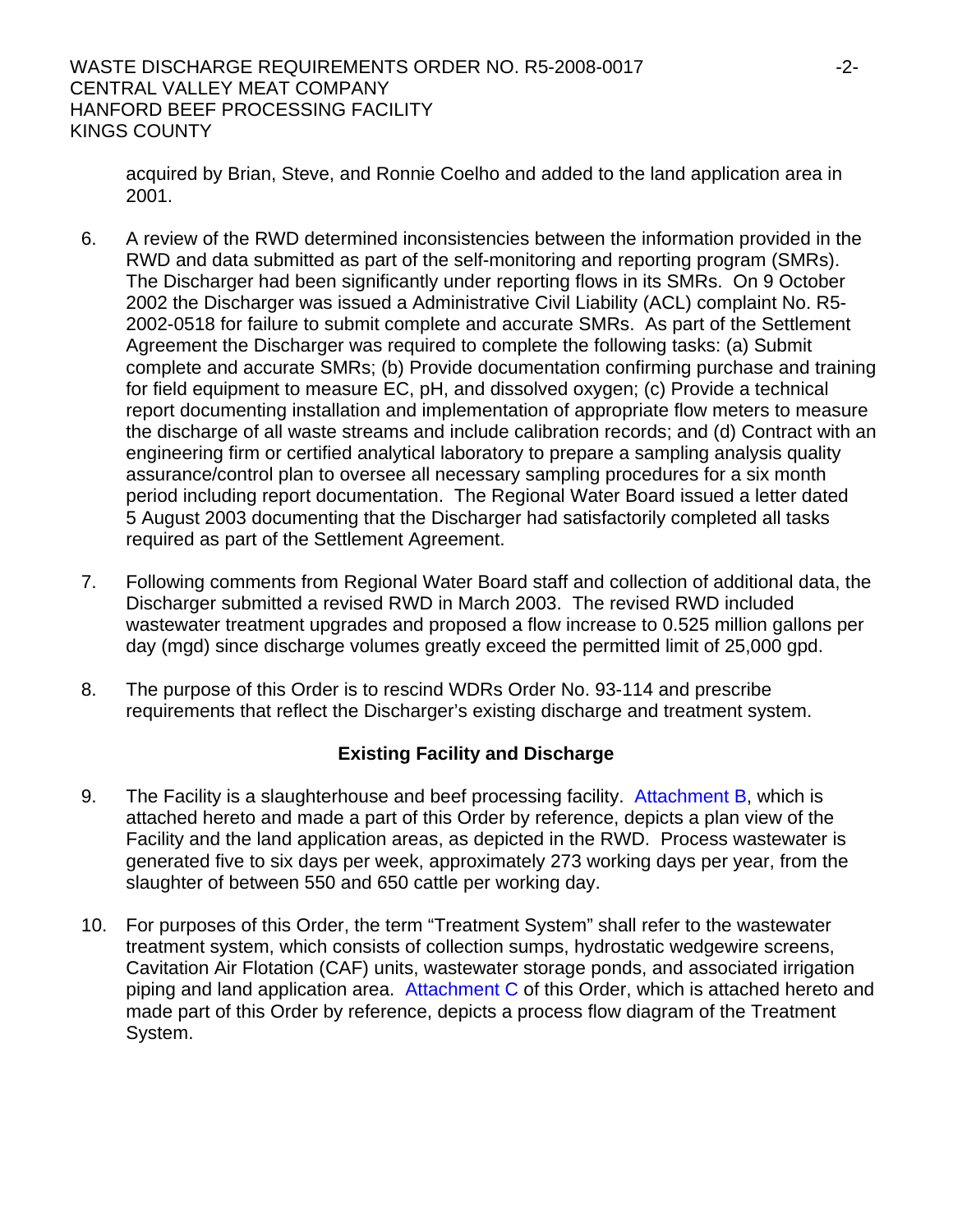## WASTE DISCHARGE REQUIREMENTS ORDER NO. R5-2008-0017 -3- CENTRAL VALLEY MEAT COMPANY HANFORD BEEF PROCESSING FACILITY KINGS COUNTY

- 11. Cattle are kept in holding pens to provide a continuous supply of animals for processing. The pens are sources of wastewater from pen washing, drinking water spillage, and washing of live cattle. Manure in the pens is dry scraped to reduce pollutant concentrations before the pens are washed down. The cattle are killed and the carcasses hung from an overhead rail conveyor used to transport the carcasses through the processing plant. The carcasses are rapidly bled and most of the blood collected in tanks and shipped off site for fertilizer. After the hides are removed, the animals are eviscerated and the hides and viscera are shipped offsite for processing or rendering.
- 12. Federal regulations require that the carcass processing areas be cleaned at least every eight hours to maintain sanitary conditions. During cleanup, equipment, walls and floors are rinsed and then scrubbed with detergents and sanitizing agents. Phosphorus based detergents are commonly used as are chlorine solutions and other bactericidal compounds.
- 13. Wastewater generated from the various processes drain into individual sumps throughout the Facility, which all drain into a large aerated central collection sump (Central Sump). The Central Sump collects all wastewater at the Facility. Wastewater from the kill floor and tripe processing is sent over a shaker screen and into a sump, which is then pumped to the Central Sump. Wash rack and condenser water also flow into another sump, that pumps to the Central Sump. A float level controls the volume of wastewater in the Central Sump. When the wastewater reaches a certain level a pump is turned on and pumps the wastewater from the Central Sump over a hydrostatic wedgewire screen into one of two CAF units. The CAF units are operated in parallel to remove suspended solids from the wastewater. From the CAF units, the wastewater is discharged into the first of three ponds operated in series. The first pond (Pond 1) is an aerated treatment pond and the remaining two ponds are storage/percolation ponds. The RWD includes details for pond improvements including combining Ponds 1 and 2, deepening the ponds, and installing a synthetic liner. To date, these improvements have not been implemented.
- 14. Pond 1 has an existing treatment capacity of 100,000 gallons and Ponds 2 and 3 with a combined surface area of 2.6 acres have a total storage capacity of 8.8 million gallons. The existing ponds were reconstructed in 1993 by compacting one foot of selected soils on the bottom and sidewalls of the ponds in an effort to limit percolation.
- 15. Manure collected from the corrals and solids removed from the wastewater stream by the screens or the CAF units are collected and temporarily stockpiled onsite. The solids are segregated and stockpiled in a dirt area directly west of the ponds. The area is unlined; however, it is graded and all runoff is collected in a sump and returned to the pond system.
- 16. Self monitoring data from 2003 through 2006 characterizes the average wastewater concentrations for constituents of concern as follows: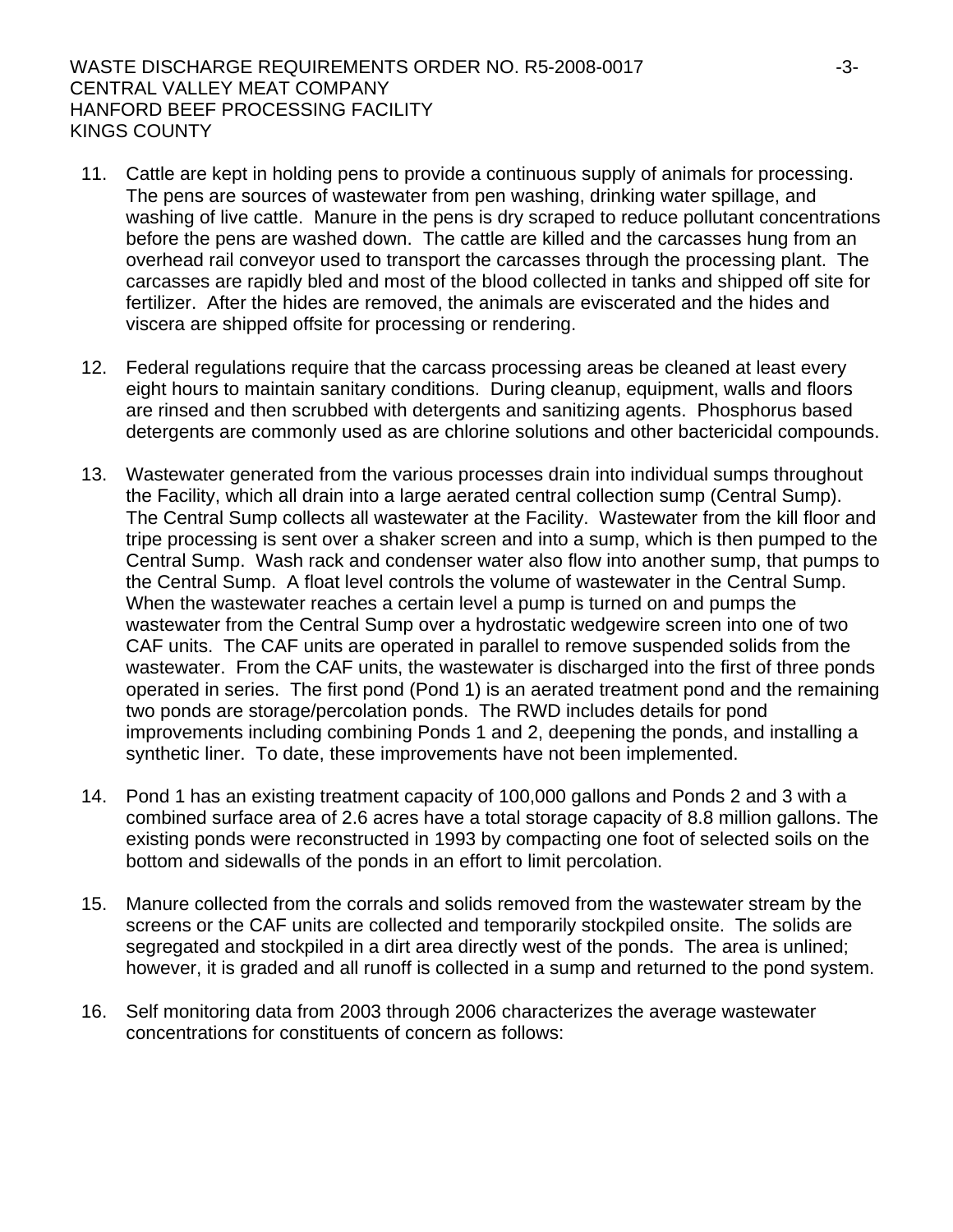## WASTE DISCHARGE REQUIREMENTS ORDER NO. R5-2008-0017 -4- CENTRAL VALLEY MEAT COMPANY HANFORD BEEF PROCESSING FACILITY KINGS COUNTY

| Constituent               | Units    | Pond 1<br>Influent | Pond 3<br>Effluent |
|---------------------------|----------|--------------------|--------------------|
| <b>Average Daily Flow</b> | mgd      | 0.35               | 0.24               |
| <b>BOD</b>                | mg/L     | 1,000              | 120                |
| Nitrate (as Nitrogen)     | mg/L     | 0.6                | 0.3                |
| Ammonia (as Nitrogen)     | mg/L     | 21                 | 110                |
| <b>TKN</b>                | mg/L     | 120                | 160                |
| <b>Total Nitrogen</b>     | mg/L     | 120                | 160                |
| EC                        | umhos/cm | $1,500*$           | 2,000              |
| <b>FTDS</b>               | mg/L     | 480                | 600                |
| Chloride                  | mg/L     | $110*$             | 96                 |
| Sodium                    | mg/L     | 190*               | 170                |

 $*$  = Based on samples collected in 2002/2003

- 17. The average BOD removal efficiency from 2003 through 2006 was 88%. Total nitrogen and fixed dissolved solids concentrations in the effluent from Pond 3 were about 30% higher than the influent to Pond 1.
- 18. In recent years the Discharger has implemented several measures to decrease flows and improve wastewater characteristics. Some of these measures include: modified corral and wash pen set up to reduce the time that the cattle are in the wash pen thus reducing the concentration and volume of wastewater generated during the washdown; directed all wastewater collection to an aerated central collection sump; added a new wedgewire screen to improve solids removal; rebuilt the CAF units and added a flocculent mix chamber to improve suspended solids removal; relocated the outlet pumps from Pond 2 to Pond 3 to allow for better circulation and stabilization of the wastewater; and installed a magnetic flow meter and composite sampler to improve flow data and sample collection to comply with Regional Water Board requirements.
- 19. Domestic wastewater is discharged separately to a septic tank/leachfield system regulated by Kings County.

## **Water Recycling**

20. Wastewater from the Facility is discharged to land owned by the Discharger. In 2001, the Discharger purchased additional land to add to the existing 25-acre land application area. The new land application area (Reuse Area) consists of six fields totaling approximately 186 acres and is used to grow feed, fodder, and fiber crops such as alfalfa, wheat, corn silage and cotton.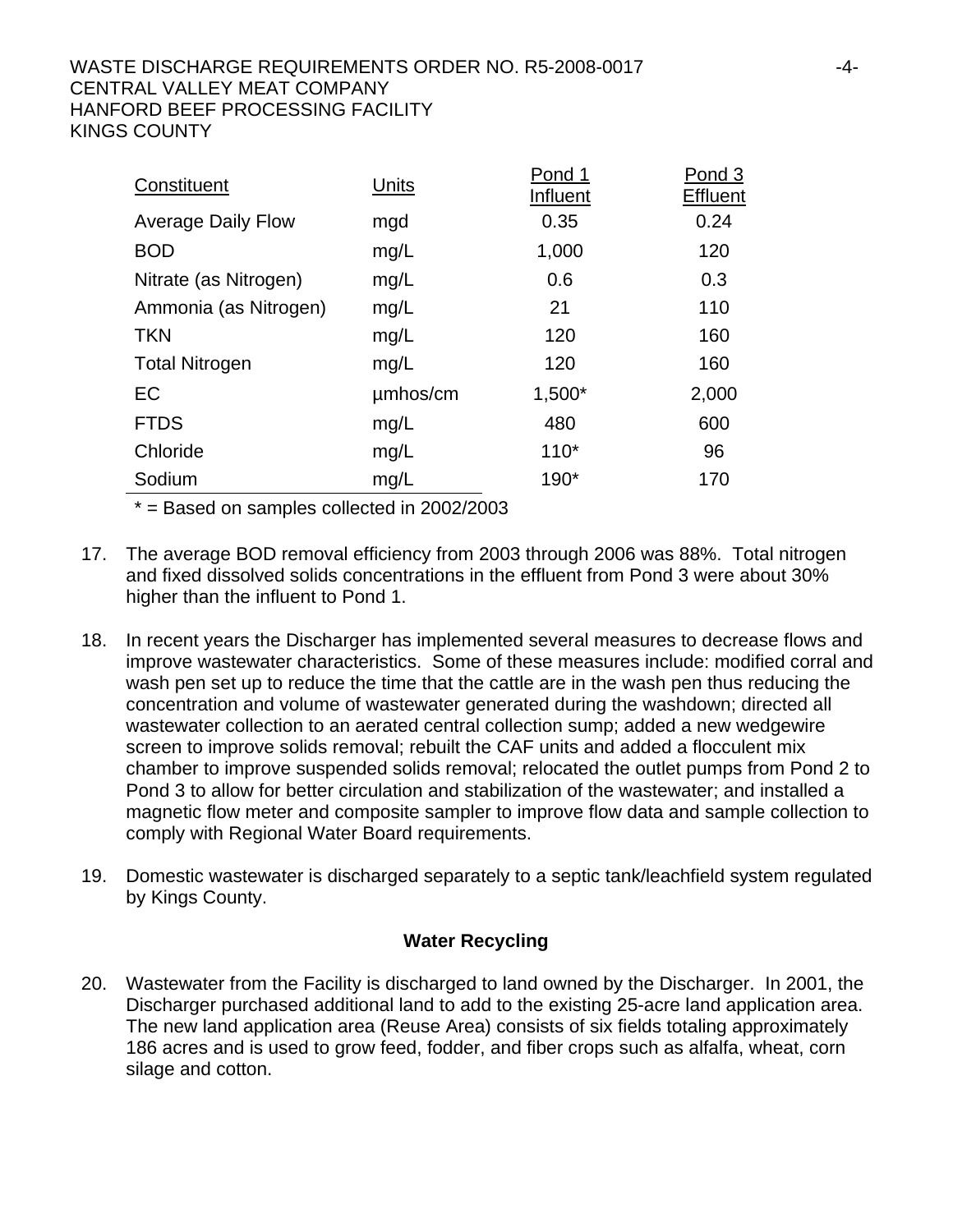- 21. The existing 25-acre land application area was determined to be unsuitable for the land application of process wastewater due to overloading and was abandoned. Currently, the area no longer receives wastewater applications, no crops are being grown, and the area is allowed to remain fallow. During a recent inspection by staff, the area was observed to have been disked and cleared of weeds.
- 22. Crops grown in the Reuse Area are irrigated with a combination of wastewater, groundwater, and surface water from the Lakeside Irrigation District.
- 23. The treated wastewater is blended with irrigation water at the check valves to each field and then applied via flood irrigation. According to the RWD, backflow prevention devices were placed on all irrigation wells to prevent wastewater from traveling into the wells. Blending of the wastewater and irrigation water will promote the beneficial reuse of the wastewater. The RWD estimates that during a normal year the wastewater will supply approximately 30% of the total irrigation demand.
- 24. The RWD included the results of a study that was used to determine the organic fraction of the discharge. Based on the results of the study and recent SMR data, the "organic fraction" of the dissolved solids is between 40% and 50% of the total dissolved solids.
- 25. Based on SMR data for 2005 and 2006, the fixed dissolved solids (FDS) concentration in the influent to Pond 1 ranged from about 350 mg/L to 600 mg/L. The FDS concentration in the effluent from Pond 3 to the fields was slightly higher, ranging from 400 mg/L to 800 mg/L, likely the result of evaporation in the pond system. Using the average concentration of FDS in the wastewater from 2005 and 2006, the annual salt load to the Fields from the wastewater would be about 2,200 to 2,800 lbs/acre/year.
- 26. The RWD estimated BOD and nitrogen loading rates for the 186 acre Reuse Area as one to two lbs/acre/day for BOD and 445 lbs/acre/year for nitrogen in 55 acres of alfalfa and 261 lbs/acre/year for nitrogen in 135 acres of double cropped fields of wheat and corn silage. These calculations were based on an average daily discharge flow of 0.36 mgd and average  $BOD<sub>5</sub>$  and nitrogen concentrations of 90 mg/L and 75.8 mg/L, respectively from samples collected in January and February 2003. These assumptions do not appear to be consistent with current nitrogen concentrations in the wastewater.
- 27. The following table illustrates the BOD and Nitrogen loading to the 186-acre Reuse Area (based on average concentrations provided in monthly SMRs from 2004 through 2006):

| <u>Year</u> | <b>Effluent Flow</b> | BOD <sub>5</sub> | <b>BOD Loading</b> | <b>Total Nitrogen</b> | <b>Nitrogen Loading</b> |
|-------------|----------------------|------------------|--------------------|-----------------------|-------------------------|
| 2006        | $0.235$ mgd          | 145 mg/L         | 1.5 lbs/acre/day   | 186 $mg/L$            | 715 lbs/acre/year       |
| 2005        | $0.279$ mgd          | 119 mg/L         | 1.5 lbs/acre/day   | 153 mg/L              | 698 lbs/acre/year       |
| 2004        | $0.232$ mgd          | 124 mg/L         | 1.3 lbs/acre/day   | 176 mg/L              | 668 lbs/acre/year       |

Based on these calculations the nitrogen loading to the fields exceeds the nitrogen uptake rates for alfalfa, cotton, and a double crop of wheat/corn silage of 480 lbs/acre/year,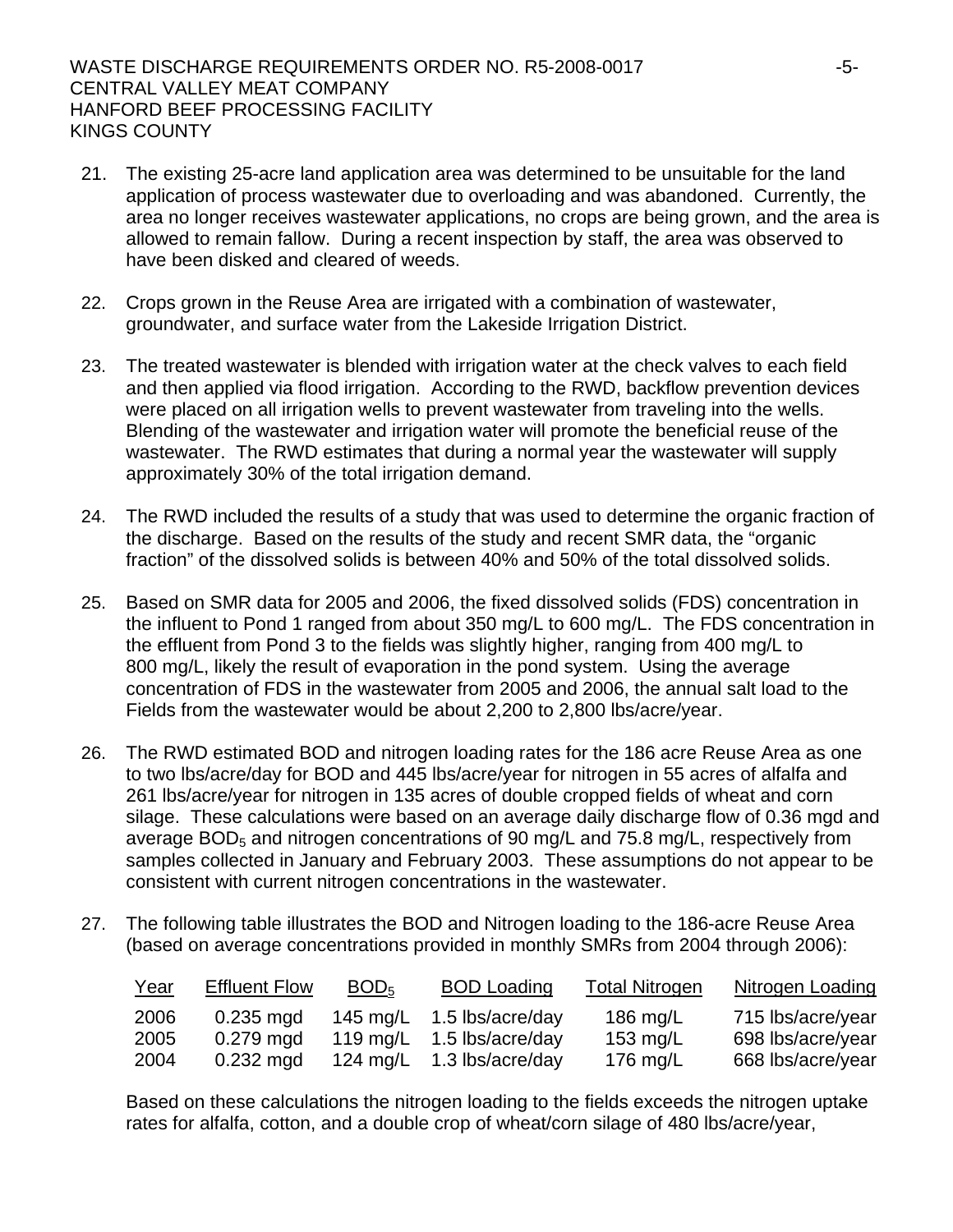## WASTE DISCHARGE REQUIREMENTS ORDER NO. R5-2008-0017 -6- CENTRAL VALLEY MEAT COMPANY HANFORD BEEF PROCESSING FACILITY KINGS COUNTY

180 lbs/acre/year, and 425 lbs/acre/year, respectively, based on the *Western Fertilizer Handbook, 9th edition*.

28. Soil data from 2005 and 2006 in the Table below shows the increase in nitrate concentrations in the Reuse Area and the accumulation of nitrate as nitrogen (NO3-N) in the soil in Fields 1, 2, and 5 at four to five feet, which is below the root zone of most crops:

| (mg/kg) |             |             |             |             |
|---------|-------------|-------------|-------------|-------------|
|         | 2005        |             |             | 2006        |
|         | 0 to 3 feet | 4 to 5 feet | 0 to 3 feet | 4 to 5 feet |
| Field 1 |             |             | 138         | 53          |
| Field 2 | 21          |             | 161         | 57          |
| Field 3 | 13          |             |             |             |
| Field 4 | 14          | 14          | 39          | 10          |
| Field 5 | 37          | 57          | 72          | 114         |

# Nitrate Concentrations in Soil

The annual Nutrient Management Plan submitted for 2006 indicates that the acerage available for wastewater application is insufficient for the Facility. Dellavalle Laboratory, Inc., the Discharger's agronomic consultant who prepared the Nutrient Management Plan, recommended better communication between the farmer and the Discharger regarding crop types and nitrogen concentrations along with additional land to minimize the amount of excess nitrogen in the soil.

- 29. Groundwater in the project area (down-gradient of the Reuse Area) already contains nitrate concentrations in excess of water quality objectives, and additional nitrogen, if allowed to percolate to groundwater, would exacerbate this condition.
- 30. The Discharger is in the process of adding 210 additional acres to its Reuse Area through purchase or signed use agreements, which would bring the total acreage of the Reuse Area to about 396 acres, The Discharger has already acquired parcel 016-060-041 (47.74 acres) and 016-130-055 (84.29 acres), and is in the process of securing a use agreement for parcel 016-130-058 consisting of 78.48 acres from the owner Mr. Daniel J. Leal.

## **Site-Specific Conditions**

31. The Facility is in an arid climate characterized by hot dry summers and mild winters. The rainy season generally extends from November through March. Occasional rains occur during the spring and fall months, but summer months are dry. Average annual precipitation and evaporation in the vicinity of the Facility and the Reuse Area are about 8.58 inches and 58.73 inches, respectively, according to information published by the California Department of Water Resources.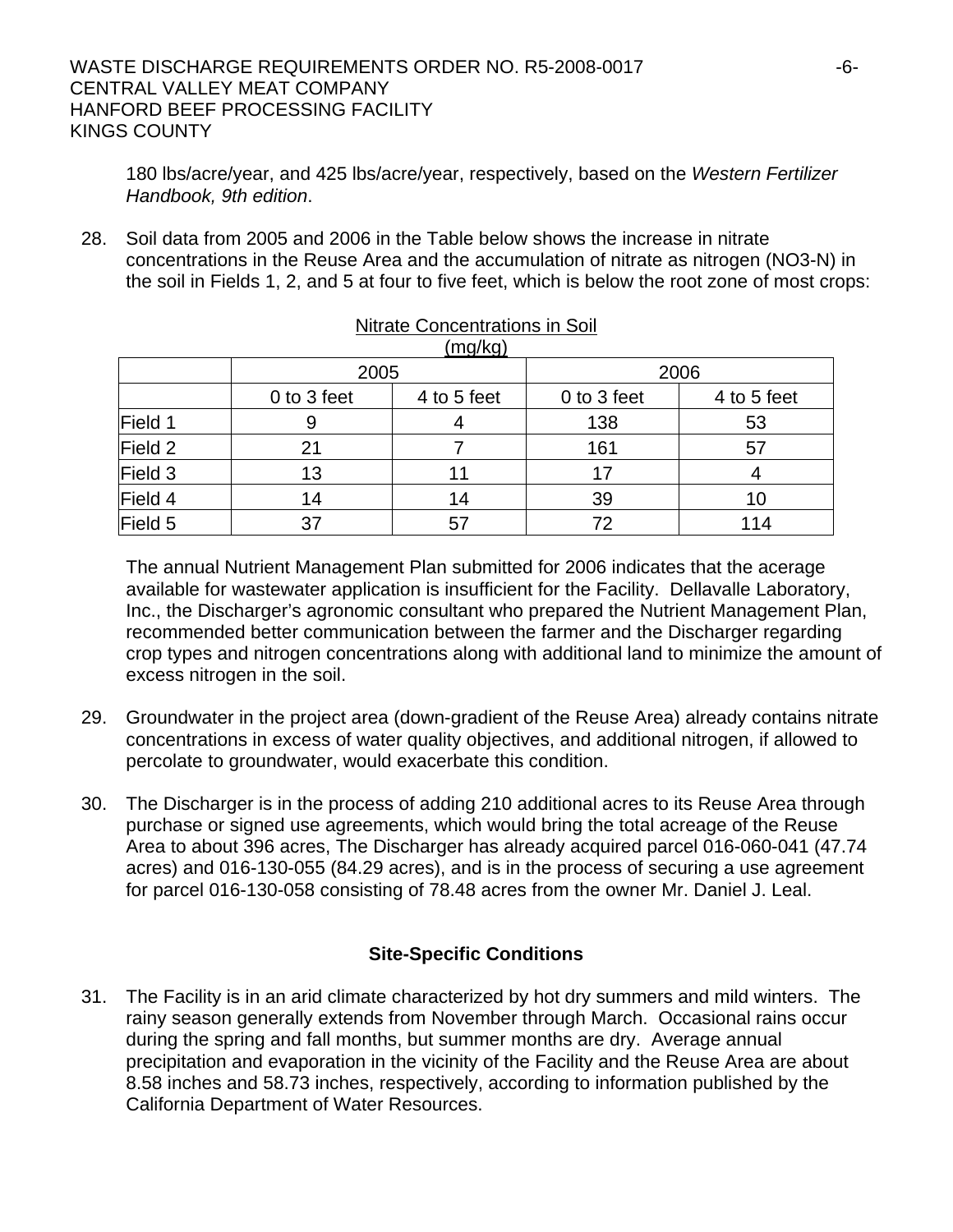- 32. According to the USDA Natural Resources Conservation Service *Soil Survey of Kings County, 1986*, soils in the Reuse Area are primarily Kimberlina Fine sandy loam – saline alkali. These soils have moderately slow permeability 2 to 0.6 inches/hour. Soil salinity is about 4 to 8 mmhos/cm and soils are best suited for crops that are salt and alkali tolerant.
- 33. Storm water at the Facility is generally diverted to the process wastewater stream or into an onsite storm water basin. The Discharger is not required to obtain coverage under a National Pollutant Discharge Elimination System general industrial storm water permit since all storm water runoff is retained onsite and does not discharge into a water of the United States.
- 34. According to Federal Emergency Management Agency (FEMA) maps, the Facility and Reuse Area lay outside of the 500-year flood zone.
- 35. As shown on Attachment A, the Lakeside Irrigation Ditch is a raised canal that cuts diagonally across the southern half of the Reuse Area from the eastern boundary to the southwest corner of the property.
- 36. Land use in the vicinity of the Facility and the Reuse Area is primarily agricultural or light industrial. Directly east of the Facility are several rural residences. Primary crops grown in the area include corn, cotton, and alfalfa. Other crops such as walnuts, tomatoes, and almonds are also grown in the area according to DWR land use data for Kings County published in 2003. Irrigation water is supplied primarily by groundwater.

## **Groundwater Considerations**

- 37. Regional groundwater in the area is encountered at about 100 feet below ground surface (bgs) and flows to the northwest according to information in *Lines of Equal Elevation of Water in Wells in Unconfined Aquifer*, published by Department of Water Resources in Spring 2004.
- 38. Source water for the Facility is provided by an onsite groundwater well with a perforated interval from 240 to 360 feet. Source water characteristics for the Facility include an average EC of 340 umhos/cm, TDS of 250 mg/L, nitrate as nitrogen of < 1 mg/L, chloride of 30 mg/L, sodium of 65 mg/L, and arsenic of 0.04 mg/L.
- 39. Currently the groundwater-monitoring network at the Facility includes eight shallow monitoring wells with screened intervals from 100 to 150 feet bgs, and one deep monitoring well (MW-5B) screened from 190 to 200 feet bgs. The groundwater-monitoring network covers the existing wastewater ponds, the former land application area, and the Reuse Area. Depth-to-first water in recent years has ranged from 100 to 120 feet bgs with the flow direction to the west-northwest.
- 40. The following Table depicts average concentrations for constituents of concern in groundwater for 2005-2006.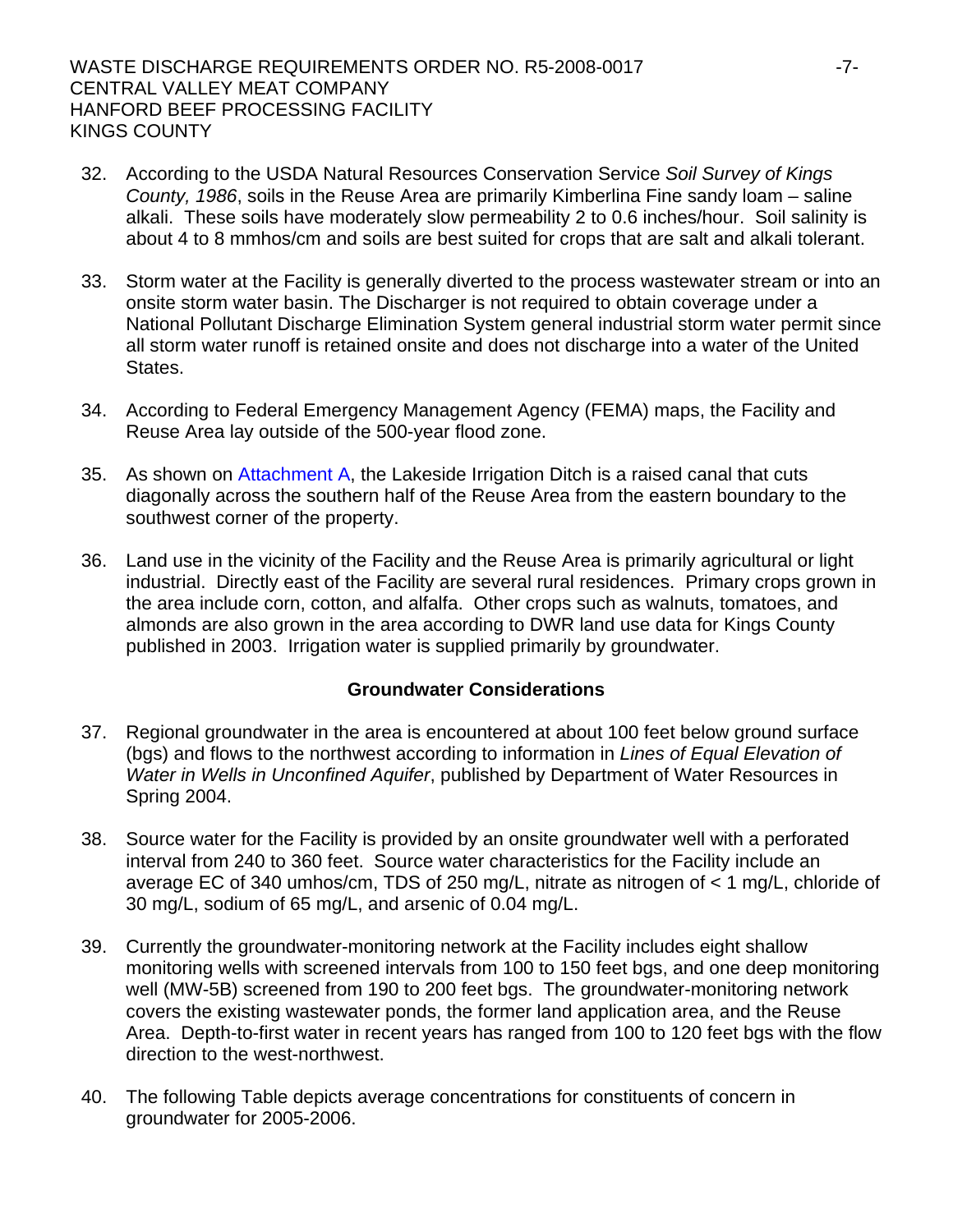## WASTE DISCHARGE REQUIREMENTS ORDER NO. R5-2008-0017 -8- CENTRAL VALLEY MEAT COMPANY HANFORD BEEF PROCESSING FACILITY KINGS COUNTY

| Well ID                 | EC                             | <b>TDS</b> | Chloride | Nitrate $(NO3)$ | <b>TOC</b> |
|-------------------------|--------------------------------|------------|----------|-----------------|------------|
|                         | umhos/cm                       | mg/L       | mg/L     | mg/L            | mg/L       |
| Background              |                                |            |          |                 |            |
| $MW-8$                  | 722                            | 470        | 73       | 1.6             | 1.4        |
| $MW-10$                 | 501                            | 353        | 35       | 23              | 0.85       |
| <b>Wastewater Ponds</b> |                                |            |          |                 |            |
| $MW-2$                  | 1,748                          | 1,080      | 113      | 14.5            | 6.5        |
| MW-5A                   | 1,958                          | 1,258      | 96       | 1.8             | 4.8        |
| $MW-5B$                 | 1,486                          | 885        | 374      | < 0.4           | 0.95       |
|                         | Down-gradient Monitoring Wells |            |          |                 |            |
| MW-4A                   | 2,258                          | 1,373      | 446      | 146             | 1.5        |
| MW-6                    | 2,140                          | 1,335      | 368      | 192             | 2.0        |
| $MW-9$                  | 1,442                          | 950        | 86       | 110             | 1.9        |
| MW-11                   | 1,766                          | 1,355      | 366      | 38              | 1.8        |
|                         |                                |            |          |                 |            |

Groundwater Analytical Results

- 41. Monitoring wells MW-8 and MW-10 are up-gradient or cross-gradient of the ponds and the land application areas best represent background water quality. Background quality of shallow groundwater in the area is generally "good", except for arsenic, with an average EC of 610 umhos/cm, a chloride concentration of 55 mg/L, total dissolved solids of 410 mg/L, and nitrate (as  $NO<sub>3</sub>$ ) of 1 to 30 mg/L. Arsenic in shallow groundwater with concentrations as high as 381 ug/L exceed the drinking water quality objective.
- 42. Groundwater data shows that waste constituents from activities at the Facility have significantly degraded groundwater. Monitoring wells MW-2, MW-4A, MW-5A, MW-6, and MW-11, down-gradient of the ponds and the former land application area, show significant increases in EC, TDS, and chloride concentrations over background. This is likely due to former hide processing operations at the Facility. In addition, elevated EC, TDS, and chloride concentrations in the deep monitoring well MW-5B, directly down-gradient of the disposal ponds, indicate that the influence from the former hide processing extends vertically in the aquifer to at least 200 feet bgs. EC and chloride concentrations in all monitoring wells have increased or remained relatively stable since 2000.
- 43. Nitrate concentrations in groundwater appear to vary significantly beneath the Facility with average concentrations ranging from non-detect to 192 mg/L. Nitrate concentrations in monitoring wells MW-4A, MW-6, and MW-9 exceed the primary Maximum Contaminant Level (MCL) of 45 mg/L. Since 2000, average nitrate concentrations in MW-2 and MW-5A, located in close proximity to the wastewater ponds, have decreased steadily from 294 mg/L to 9.5 mg/L in MW-2 and 53 mg/L to 1 mg/L in MW-5A. At the same time average nitrate concentrations in MW-6, located down-gradient of the former land application area,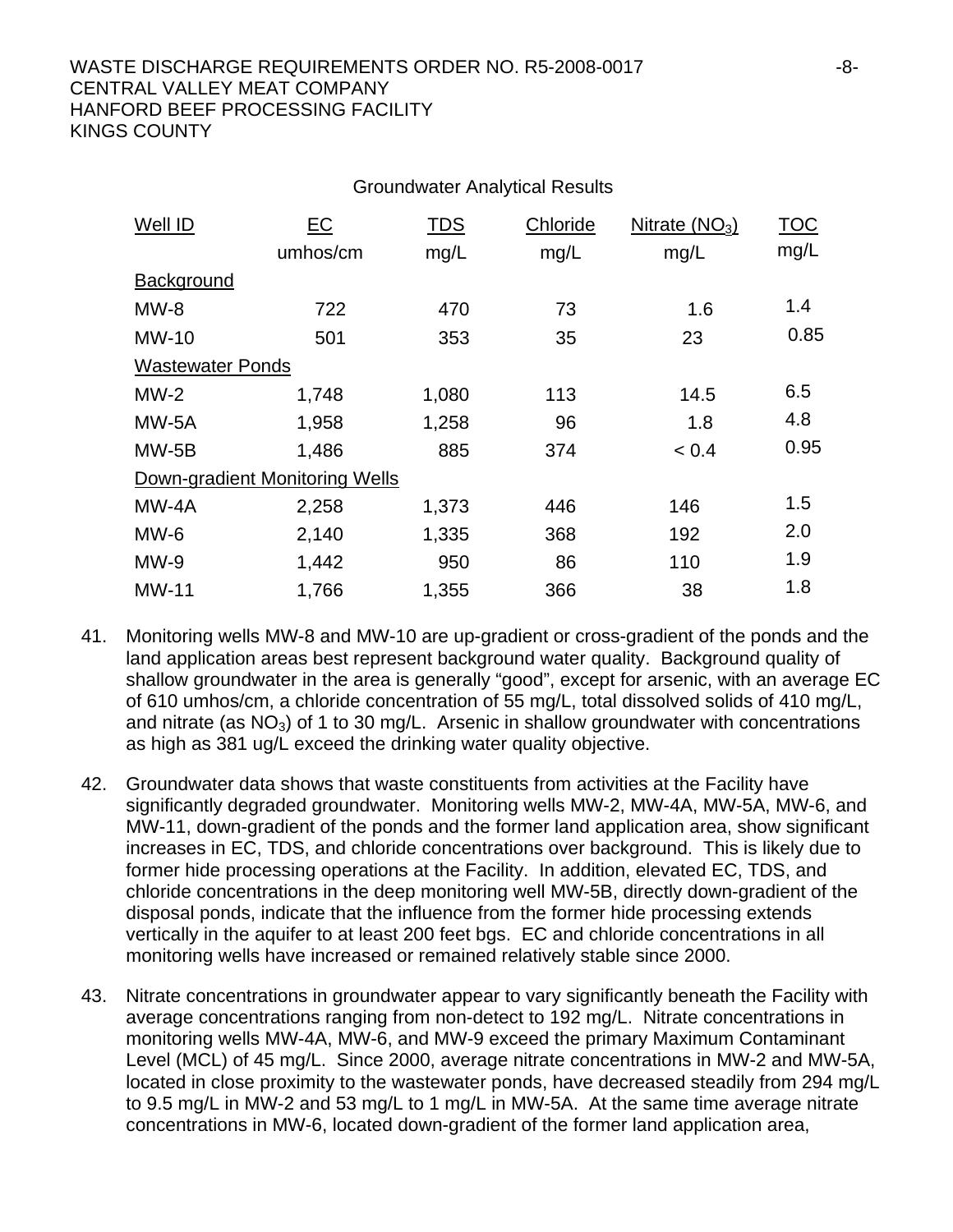decreased from 351 mg/L in 2000 to 181 mg/L in 2005 and then increased slightly to 204 mg/L in 2006. While MW-4, down-gradient of the wastewater ponds and the former land application area, has shown a steady increase in average nitrate concentrations from 34 mg/L in 2000 to 148 mg/L in 2006, and MW-9, located up-gradient of the wastewater ponds but down-gradient of the Reuse Area, has had nitrate concentrations in excess of the primary MCL since sampling began in December 2004.

- 44. Based on the groundwater data it appears that nitrate concentrations are below water quality objectives in the vicinity of the wastewater storage ponds. The low nitrate and higher organic carbon in groundwater beneath the wastewater ponds is likely the result of denitrification due to saturated soils, anoxic conditions, and the excess presence of organic constituents in the effluent. This appears to be supported by the high nitrate (in excess of the MCLs) and lower organic carbon in monitoring wells both up-gradient and further downgradient of the ponds. Overloading from the former land application area and the Reuse Area could also contribute to the higher nitrate concentrations in these monitoring wells.
- 45. The anoxic conditions and the high carbon content beneath the wastewater ponds could result in the mobilization of iron and manganese.

## **Basin Plan, Beneficial Uses and Regulatory Considerations**

- 46. The Water Quality Control Plan for the Tulare Lake Basin, 2nd Edition, (hereafter Basin Plan) designates beneficial uses, establishes numerical and narrative water quality objectives, contains implementation plans and policies for protecting all waters of the basin, and incorporates by reference plans and policies of the State Water Board. Pursuant to Section 13263(a) of the California Water Code (CWC), these waste discharge requirements implement the Basin Plan.
- 47. The Facility is in Detailed Analysis Unit 238 of the Tulare Lake Basin. Beneficial uses of underlying groundwater are Municipal and Domestic Supply, Agricultural Supply, and Industrial Service and Process Supply.
- 48. The Basin Plan includes a water quality objective for chemical constituents that, at a minimum, requires waters designated as domestic or municipal supply to meet the MCLs specified in Title 22, California Code of Regulations. The Basin Plan's incorporation of these provisions by reference is prospective, and includes future changes to the incorporated provisions as the changes take effect. The Basin Plan recognizes that the Regional Water Board may apply limits more stringent than MCLs to ensure that waters do not contain chemical constituents in concentrations that adversely affect beneficial uses.
- 49. The Basin Plan establishes narrative water quality objectives for Chemical Constituents, Tastes and Odors, and Toxicity. The Toxicity objective, in summary, requires that groundwater be maintained free of toxic substances in concentrations that produce detrimental physiological responses in human, plant, animal, or aquatic life associated with designated beneficial uses. Quantifying a narrative water quality objective requires a site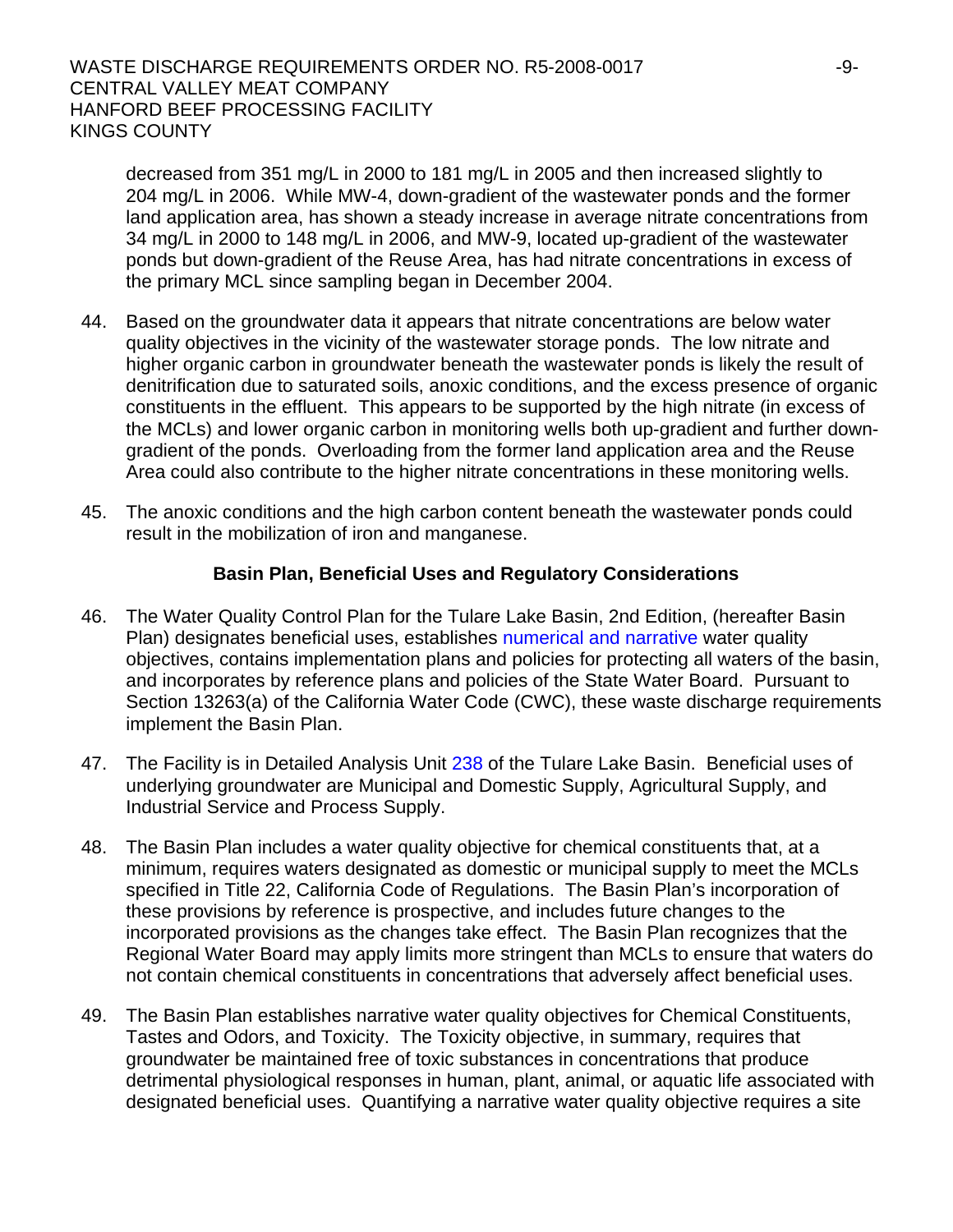specific evaluation of those constituents that have the potential to impact water quality and beneficial uses.

- 50. The Basin Plan identifies the greatest long-term problem facing the entire Tulare Lake Basin as the increase in salinity in groundwater, which has accelerated due to the intensive use of soil and water resources by irrigated agriculture. The Basin Plan recognizes that degradation is unavoidable until a valley wide drain is constructed to carry salts out of the basin. Until the drain is available, the Basin Plan establishes several salt management requirements, including:
	- a. The incremental increase in salts from use and treatment must be controlled to the extent possible. The maximum EC shall not exceed the EC of the source water plus 500 µmhos/cm. When the source water is from more than one source, the EC shall be a weighted average of all sources.
	- b. Discharges to areas that may recharge good quality groundwaters shall not exceed an EC of 1,000 µmhos/cm, a chloride content of 175 mg/L, or a boron content of 1.0 mg/L.

These effluent limits are considered best practicable treatment or control (BPTC).

- 51. Title 22 in Table 64449 B establishes recommended, upper, and short term ranges for EC, TDS, chloride, and sulfate. The recommended and upper ranges are 900 µmhos/cm and 1,600 µmhos/cm for EC, 500 mg/L and 1,000 mg/L for TDS, and 250 mg/L and 500 mg/L for chloride and sulfate, respectively.
- 52. The list of crops in Finding 36 is not intended as a definitive inventory of crops that are or could be grown in the area affected by the discharge, but is representative. Based on climate, and soil type, it is not likely that crops sensitive to salt and boron will be capable of being grown in the area; however, further information regarding the types of crops grown, background groundwater conditions, and overall effluent quality is necessary to make a final determination.

## **Antidegradation Analysis**

- 53. State Water Resources Control Board Resolution No. 68-16 ("Policy with Respect to Maintaining High Quality Waters of the State") (hereafter Resolution 68-16) prohibits degradation of groundwater unless it has been shown that:
	- a. The degradation is consistent with the maximum benefit to the people of the State;
	- b. The degradation will not unreasonably affect present and anticipated future beneficial uses;
	- c. The degradation does not result in water quality less than that prescribed in state and regional policies, including violation of one or more water quality objectives; and
	- d. The discharger employs BPTC to minimize degradation.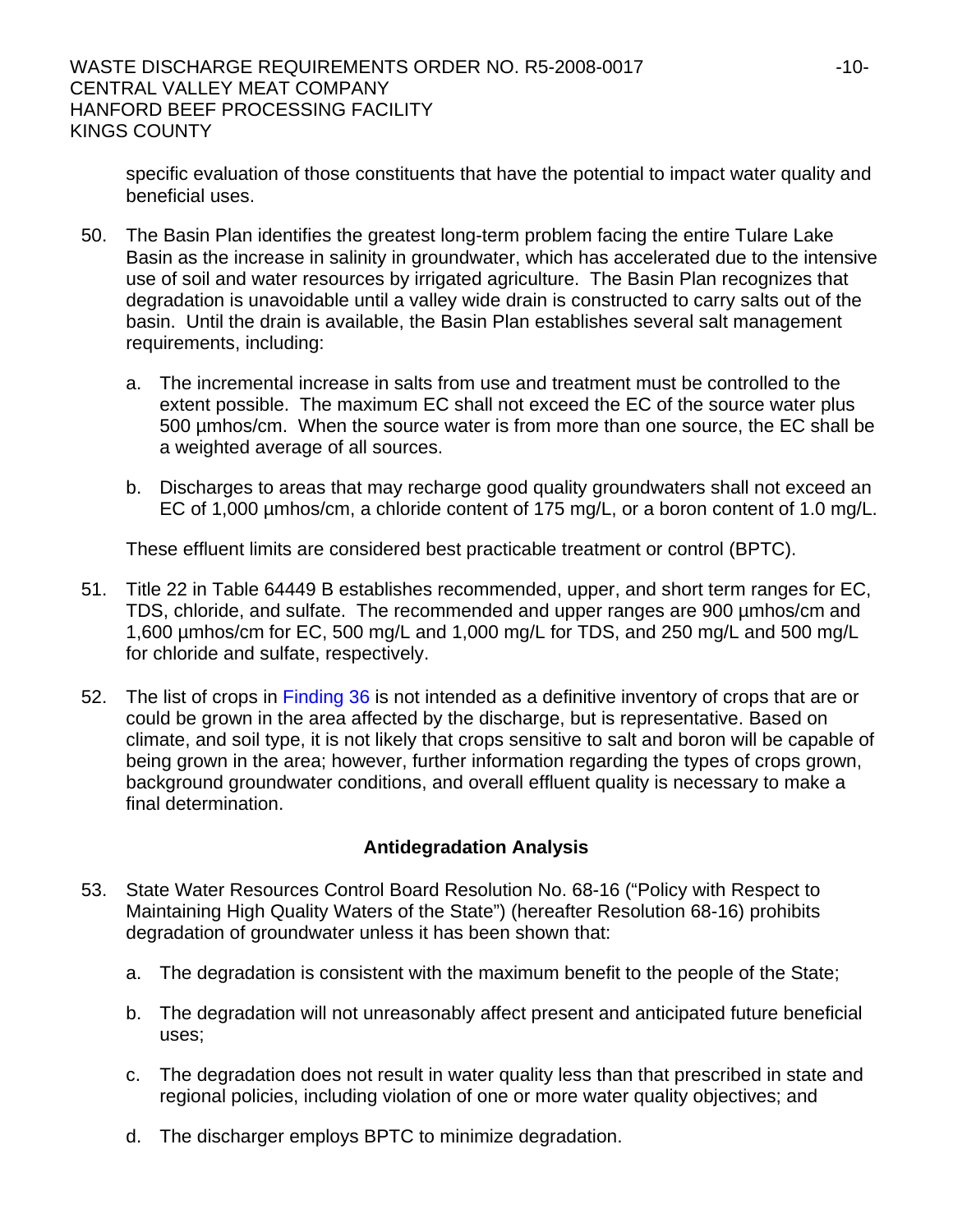- 54. Constitutes of concern that have the potential to degrade groundwater include, in part, nutrients and salts. However, the discharge will likely not degrade the beneficial uses of groundwater because:
	- a. For BOD, the loading rate to the Reuse Area is 1 to 2 lbs/acre/day, which is significantly below the USEPA recommended rate of 100 lbs/acre/day according to publication No. 625/3-77-007, Pollution Abatement in the Fruit and Vegetable Industry. Therefore, no degradation due to organic loading should occur.
	- b. For nitrogen, shallow groundwater already contains nitrate concentrations in excess of water quality objectives. Application of wastewater at agronomic rates for both nutrient and hydraulic loading and implementation of the proposed pond improvements, including installation of an approved pond liner, should preclude further degradation of groundwater.
	- c. For salinity, the average EC of the wastewater (1,500 to 2,500 µmhos/cm) exceeds the Basin Plan Limit of 1,000 µmhos/cm. However, the Basin Plan does allow an exception for food processing industries that discharge to land and exhibit a disproportionate increase in EC of the discharge over the EC of the source water due to unavoidable concentrations of organic dissolved solids from the raw food product, provided that beneficial uses are protected.

This Order sets a performance based limit for fixed dissolved solids of 500 mg/L, based on the recommended secondary MCL for dissolved solids established as a water quality objective for municipal and domestic supply, and includes a Provision to submit a Final Salinity Control Plan detailing control measures taken to reduce the salinity of the discharge, and identify any additional methods that could be used to further reduce the salinity of the discharge to the maximum extent feasible.

## **Treatment and Control Practices**

- 55. The Discharger provides treatment and control of the discharge that incorporates:
	- a. Limiting the amount of time that the cattle spend in the concrete wash area.
	- b. Screening to remove solids and haul them offsite for disposal.
	- c. Pre-treatment using a CAF system to remove fat and suspended solids from the wastewater.
	- d. Combining wastewater sources into a central aerated collection sump.
	- e. Blending of wastewater with irrigation water to meet the agronomic requirements for crop growth or other measures to ensure even distribution of wastewater over the area irrigated.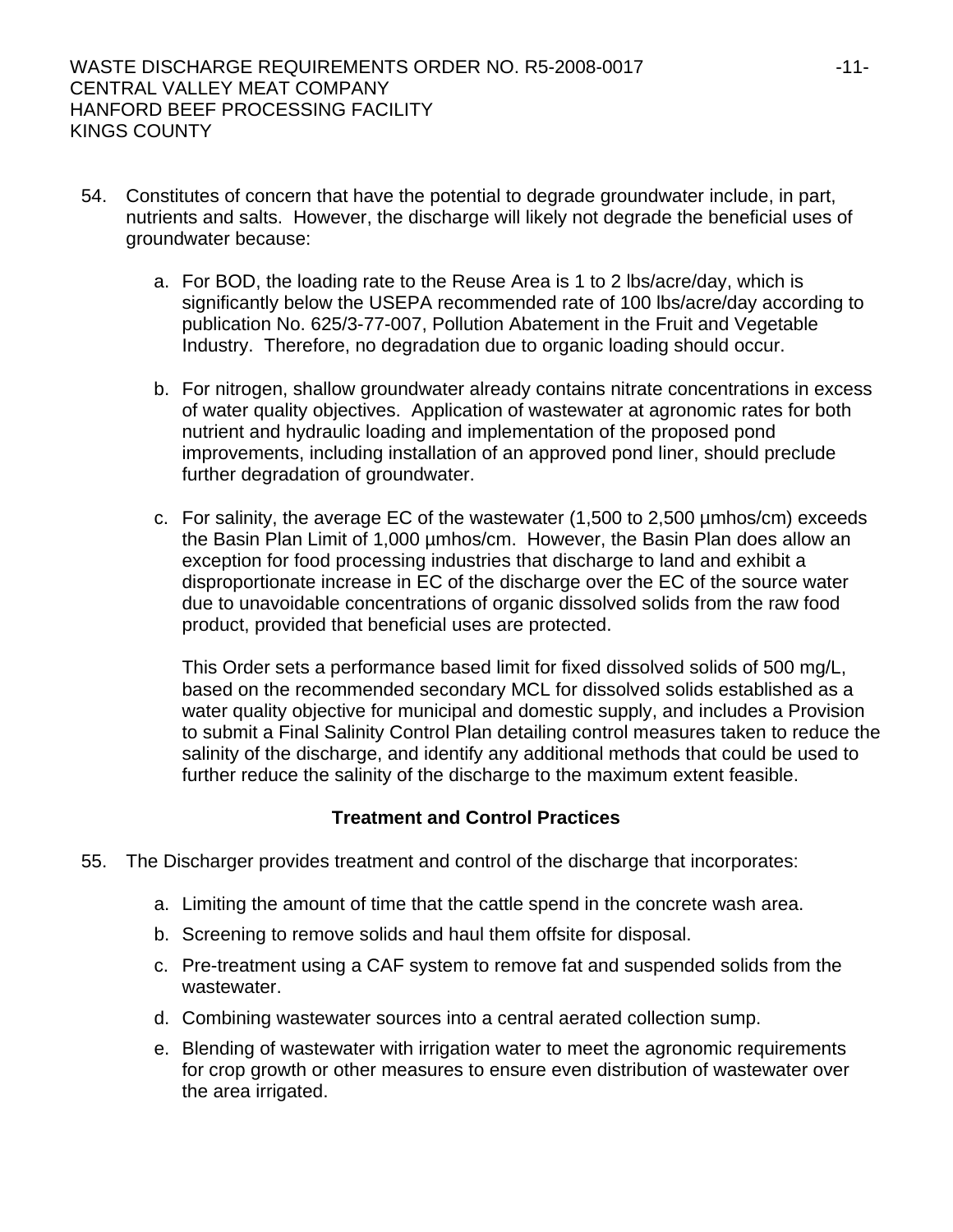56. This Order establishes groundwater limitations that will not unreasonably threaten present and anticipated beneficial uses or result in groundwater quality that exceeds water quality objectives set forth in the Basin Plan. This Order includes a monitoring and reporting program that contains groundwater monitoring to assure that the highest water quality consistent with the maximum benefit to the people of the State will be achieved.

## **Water Recycling Criteria**

- 57. State Water Board Resolution No. 77-1, Policy with Respect to Water Recycling in California, encourages recycling projects that replace or supplement the use of fresh water, and the Water Recycling Law (California Water Code Section 13500-13529.4) declares that utilization of recycled water is of primary interest to the people of the State in meeting future water needs.
- 58. The Basin Plan encourages recycling on irrigated crops wherever feasible and indicates that evaporation of recyclable wastewater is not an acceptable permanent disposal method where the opportunity exists to replace an existing use or proposed use of fresh water with recycled water.

## **Designated Waste and Title 27**

- 59. CWC Section 13173 defines designated waste as either:
	- a. Hazardous waste that has been granted a variance from hazardous waste management requirements pursuant to Section 25143 of the Health and Safety Code.
	- b. Nonhazardous waste that consists of, or contains, pollutants that, under ambient environmental conditions as a waste management unit, could be released in concentrations exceeding applicable water quality objectives or could reasonably be expected to affect beneficial uses of the waters of the state contained in the appropriate state water quality control plan.
- 60. Release of designated waste is subject to full containment pursuant to the requirements of Title 27, CCR, Section 20005 et seq. (hereafter "Title 27"). Title 27 Section 20090(b) exempts discharges of designated waste to land from Title 27 containment standards provided the following conditions are met:
	- a. The applicable regional water board has issued waste discharge requirements, or waived such issuance;
	- b. The discharge is in compliance with the applicable basin plan; and
	- c. The waste is not hazardous waste and need not be managed according to Title 22, CCR, Division 4.5, Chapter 11, as a hazardous waste.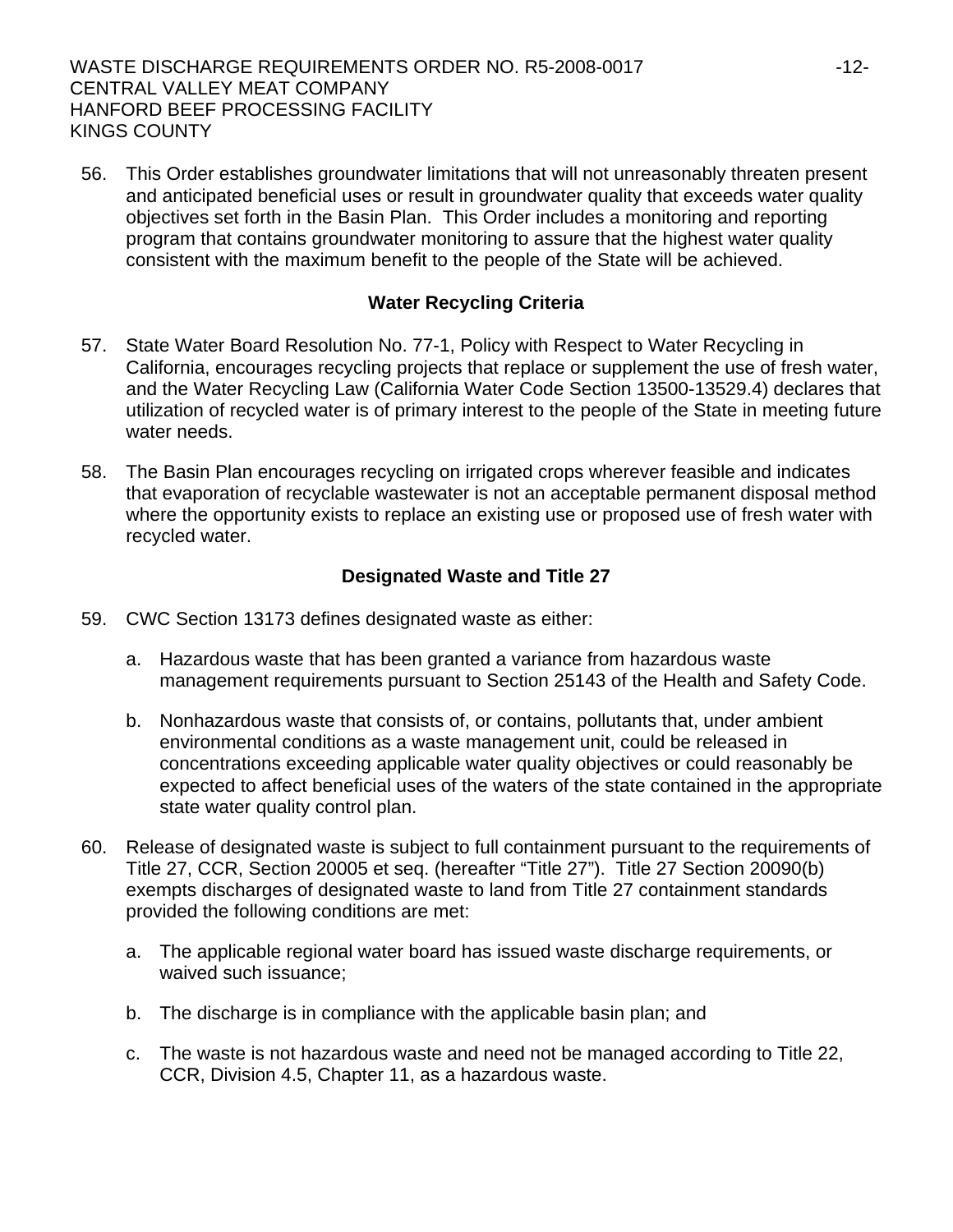### WASTE DISCHARGE REQUIREMENTS ORDER NO. R5-2008-0017 -13- CENTRAL VALLEY MEAT COMPANY HANFORD BEEF PROCESSING FACILITY KINGS COUNTY

### **CEQA**

- 61. On 5 February 1990, Kings County adopted a Negative Declaration for a proposal to reopen the existing meat packing facility as a slaughterhouse and deboning operation for cattle in accordance with the California Environmental Quality Act (CEQA) (Public Resources Code Section 21000, et, seq.) and the State CEQA guidelines (Title 14, Division 6, California Code of Regulations, as amended). The findings in the Negative Declaration considered this a continuation of the existing operation and did not identify specific impacts from the discharge to land of process wastewater from operations at this Facility nor did it define a specific wastewater flow.
- 62. The Regional Water Board is a responsible agency pursuant to CEQA. The Regional Water Board reviewed and considered the Negative Declaration with respect to water quality. This Order contains requirements intended to mitigate or avoid environmental effects on water quality.

## **General Findings**

- 63. Pursuant to CWC Section 13263(g), discharge is a privilege, not a right, and adoption of this Order does not create a vested right to continue the discharge.
- 64. CWC Section 13267(b) states that: "In conducting an investigation specified in subdivision (a), the regional board may require that any person who has discharged, discharges, or is suspected of having discharged or discharging, or who proposes to discharge waste within its region, or any citizen or domiciliary, or political agency or entity of this state who has discharged, discharges, or is suspected of having discharged or discharging, or who proposes to discharge, waste outside of its region that could affect the quality of waters within its region shall furnish, under penalty of perjury, technical or monitoring program reports which the regional board requires. The burden, including costs, of these reports shall bear a reasonable relationship to the need for the report and the benefits to be obtained from the reports. In requiring those reports, the regional board shall provide the person with a written explanation with regard to the need for the reports, and shall identify the evidence that supports requiring that person to provide the reports."
- 65. The technical reports required by this Order and the attached Monitoring and Reporting Program No. R5-2008- 0017 are necessary to assure compliance with these waste discharge requirements. The Discharger operates the Facility that discharges the waste subject to this Order.
- 66. The California Department of Water Resources set standards for the construction and destruction of groundwater wells, as described in *California Well Standards Bulletin 74-90*  (June 1991) and *Water Well Standards: State of California Bulletin 94-81* (December 1981). These standards, and any more stringent standards adopted by the State or county pursuant to CWC Section 13801, apply to all monitoring wells.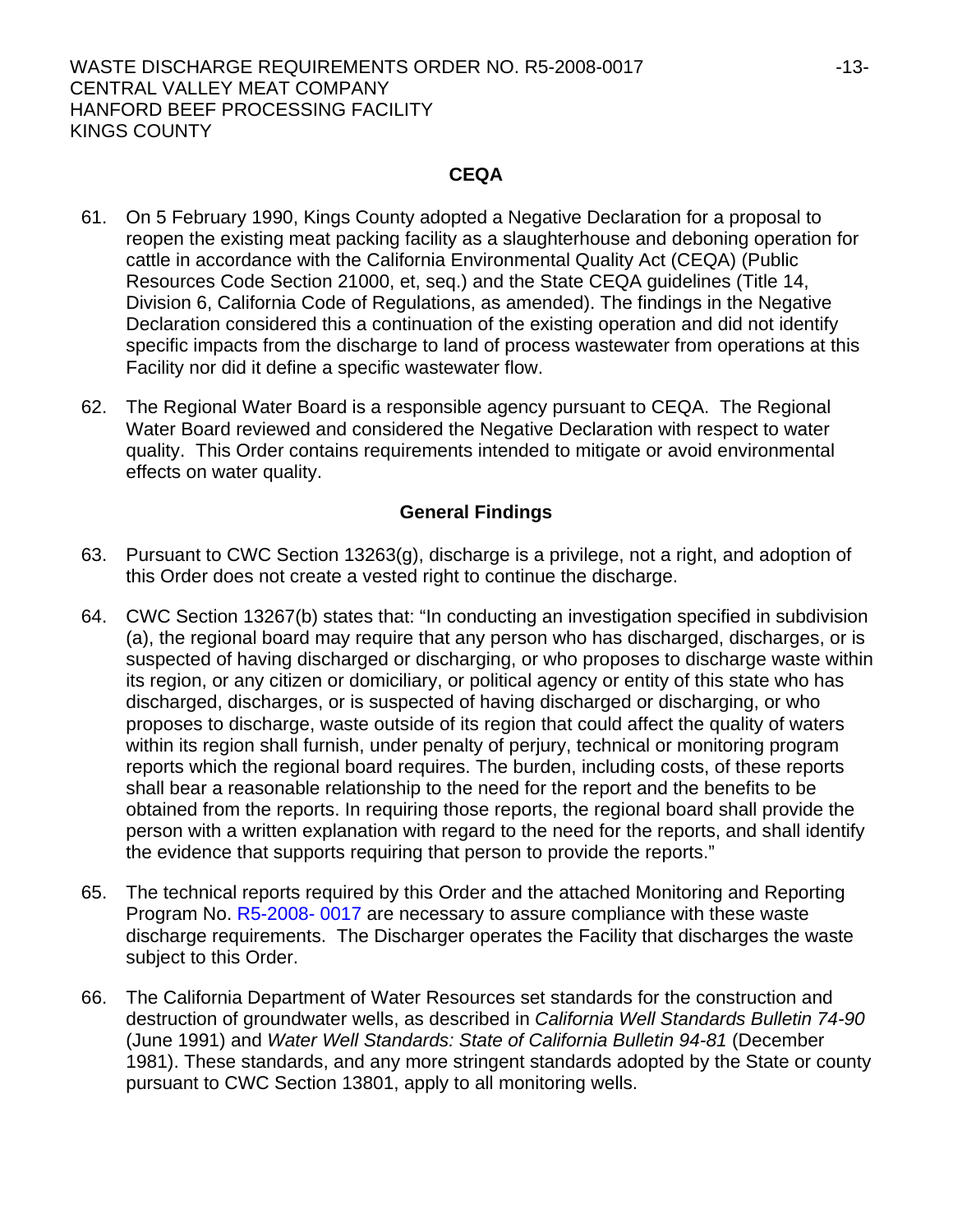67. All the above and the supplemental information and details in the attached Information Sheet, which is incorporated by reference herein, were considered in establishing the following conditions of discharge.

## **Public Notice**

- 68. The Discharger and interested agencies and persons have been notified of the intent to prescribe waste discharge requirements for this discharge, and they have been provided an opportunity for a public hearing and an opportunity to submit their written views and recommendations.
- 69. All comments pertaining to the discharge were heard and considered in a public meeting.

**IT IS HEREBY ORDERED** that, Waste Discharge Requirements Order No. 93-114 is rescinded and that, pursuant to Sections 13263 and 13267 of the California Water Code, Central Valley Meat Company, the Lawrence and Shirley Coelho Revocable Trust, and their agents, successors, and assigns, in order to meet the provisions contained in Division 7 of the California Water Code and regulations adopted thereunder, shall comply with the following:

## **A. Prohibitions:**

- 1. Discharge of wastes to surface waters or surface water drainage courses is prohibited.
- 2. Bypass or overflow of untreated wastes, except as allowed by Provision E.2 of Standard Provisions and Reporting Requirements, is prohibited.
- 3. Discharge of waste classified as 'hazardous', as defined in Section 2521(a) of Title 23, California Code of Regulations, Section 2510 et seq., is prohibited. Discharge of waste classified as 'designated', as defined in California Water Code Section 13173, in a manner that causes violation of groundwater limitations, is prohibited.
- 4. Application of treated wastewater in a manner or location other than that described herein is prohibited.

## **B. Effluent Limitations:**

- 1. The monthly average flow rate shall not exceed 0.39 mgd. Upon written acceptance by the Executive Officer of the signed use agreement for the use of process wastewater on parcel 016-130-058, the monthly average flow rate shall be increased to 0.42 mgd.
- 2. The interim annual flow-weighted average fixed dissolved solids (FDS) of the discharge to the ponds shall not exceed 500 mg/L. This performance-based limit may be reopened based upon completion of Provision G.10.
- 3. The chloride concentration of the discharge to the wastewater ponds shall not exceed 175 mg/L.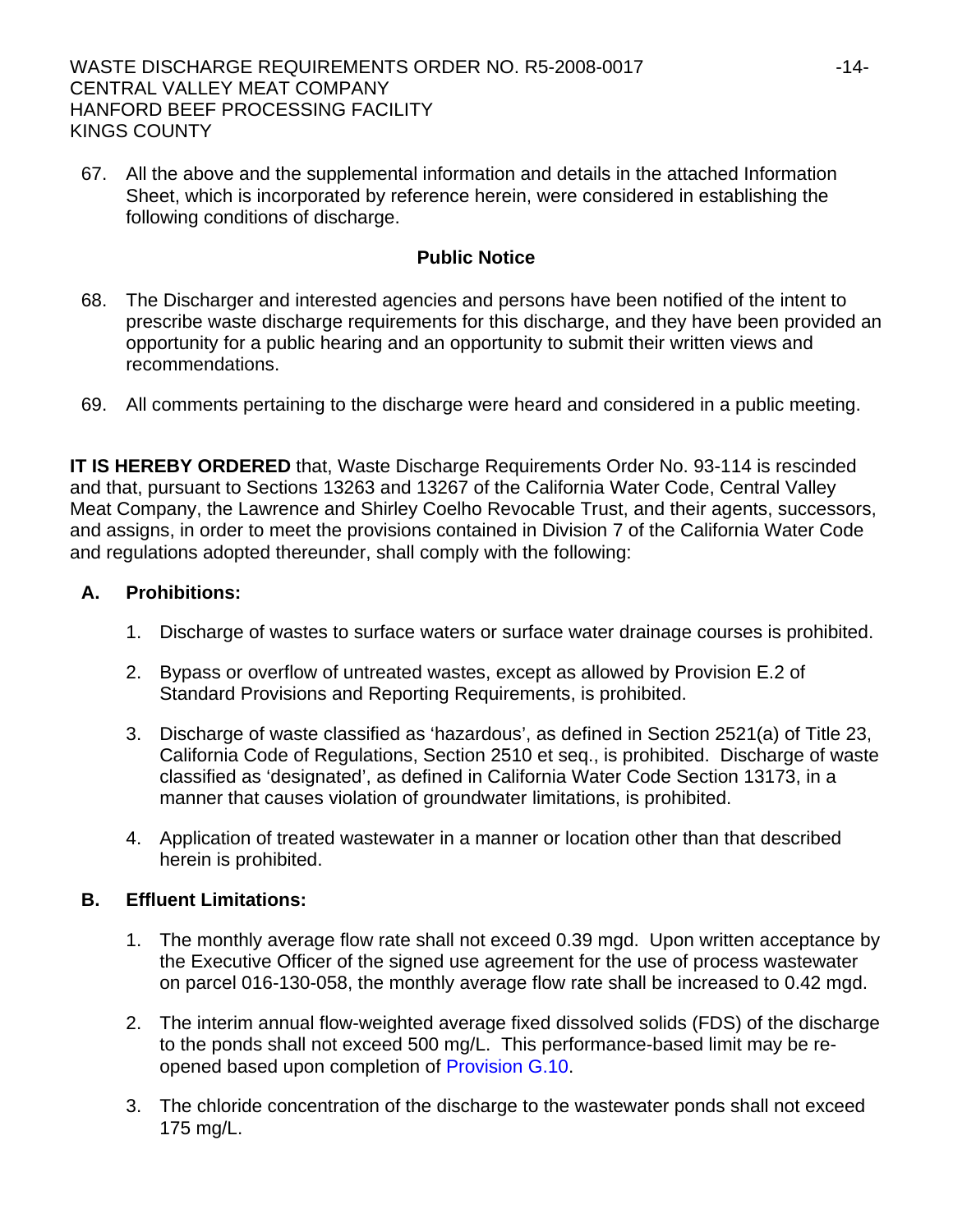## **C. Discharge Specifications:**

- 1. All conveyance, treatment, storage, and disposal units shall be designed, constructed, operated, and maintained to prevent inundation or washout due to floods with a 100 year return frequency.
- 2. Objectionable odors shall not be perceivable beyond the limits of the Facility or the Reuse Area at an intensity that creates or threatens to create nuisance conditions.
- 3. Wastewater storage ponds shall have sufficient capacity to accommodate allowable wastewater flow and design seasonal precipitation and ancillary inflow and infiltration during the winter. Design seasonal precipitation shall be based on total annual precipitation using a return period of 100 years, distributed monthly in accordance with historical rainfall patterns.
- 4. On or about 1 October of each year, the available storage pond capacity shall at least equal the volume necessary to comply with Discharge Specification C.3.
- 5. Storage ponds shall be managed to prevent breeding of mosquitoes. In particular,
	- a. An erosion control plan should assure that coves and irregularities are not created around the perimeter of the water surface.
	- b. Weeds shall be minimized through control of water depth, harvesting, and herbicides.
	- c. Dead algae, vegetation and other debris shall not accumulate on the water surface.
	- d. Vegetation management operations in areas in which nesting birds have been observed shall be carried out either before or after, but not during, the 1 April to 30 June bird nesting season.
- 6. No waste constituent shall be released or discharged, or placed where it will be released or discharged, in a concentration or in a mass that causes violation of groundwater limitations.

## **D. Reuse Area Specifications:**

- 1. The perimeter of the Reuse Area shall be graded to prevent ponding along public roads or other public areas and prevent runoff onto adjacent properties not owned or controlled by the Discharger.
- 2. No physical connection shall exist between wastewater piping and any domestic water supply or domestic well, or between wastewater piping and any irrigation well that does not have an air gap or reduced pressure principle device.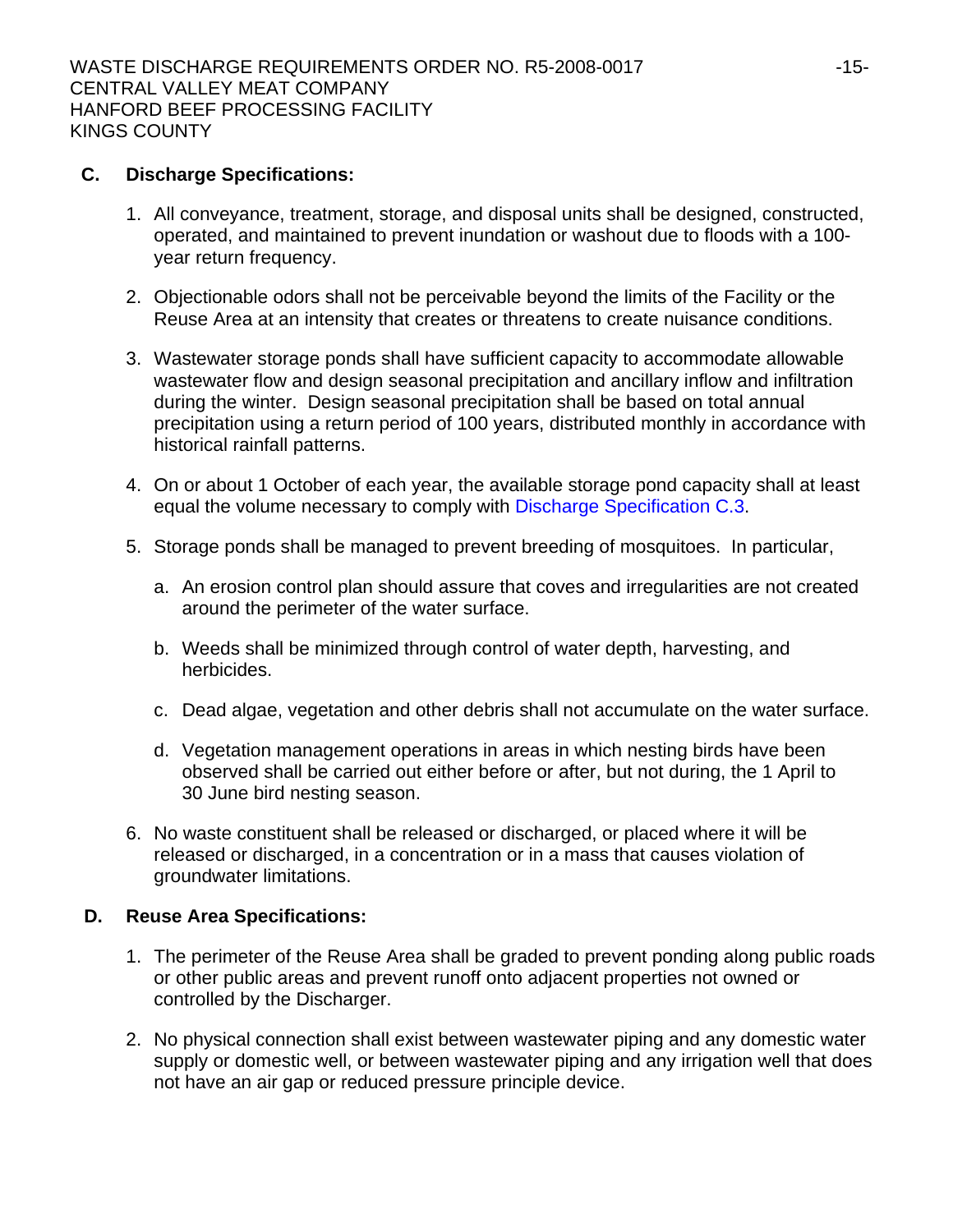- 3. Hydraulic loading of wastewater and irrigation shall be at reasonable agronomic rates designed to minimize the percolation of wastewater and irrigation water below the root zone (i.e., deep percolation).
- 4. Application of waste constituents to the Reuse Area shall be at reasonable agronomic rates to preclude creation of a nuisance or degradation of groundwater, considering the crop, soil, climate, and irrigation management system. The annual nutritive loading of the Reuse Area, including the nutritive value of organic and chemical fertilizers and of the wastewater, shall not exceed the annual crop demand.
- 5. The Reuse Area shall be managed to prevent breeding of mosquitoes. More specifically:
	- a. All applied irrigation water must infiltrate completely within a 48-hour period;
	- b. Ditches not serving as wildlife habitat should be maintained free of emergent, marginal, and floating vegetation; and
	- c. Low-pressure and unpressurized pipelines and ditches accessible to mosquitoes shall not be used to store recycled water.

## **E. Solids Specifications**

- 1. Any handling and storage of solids and sludge at the Facility or the Reuse Area shall be temporary, and controlled and contained in a manner that minimizes leachate formation and precludes infiltration of waste constituents into soils in a mass or concentration that will violate groundwater limitations of this Order.
- 2. Collected screenings, sludges, and other solids removed from the liquid waste shall be disposed of in a manner approved by the Executive Officer and consistent with Title 27. Removal for further treatment, disposal, or reuse at sites (i.e., landfill, rendering plants, composting sites, soil amendment sites) operated in accordance with valid waste discharge requirements issued by a regional water quality control board will satisfy this specification.
- 3. Any proposed change in solids use or disposal practice shall be reported to the Executive Officer at least 90 days in advance of the change.

## **F. Groundwater Limitations**:

- 1. Release of waste constituents from any treatment or storage component associated with the discharge shall not cause or contribute to groundwater:
	- a. Containing constituent concentrations in excess of the concentrations specified below or natural background quality, whichever is greater:
		- (i) Nitrate as nitrogen of 10 mg/L.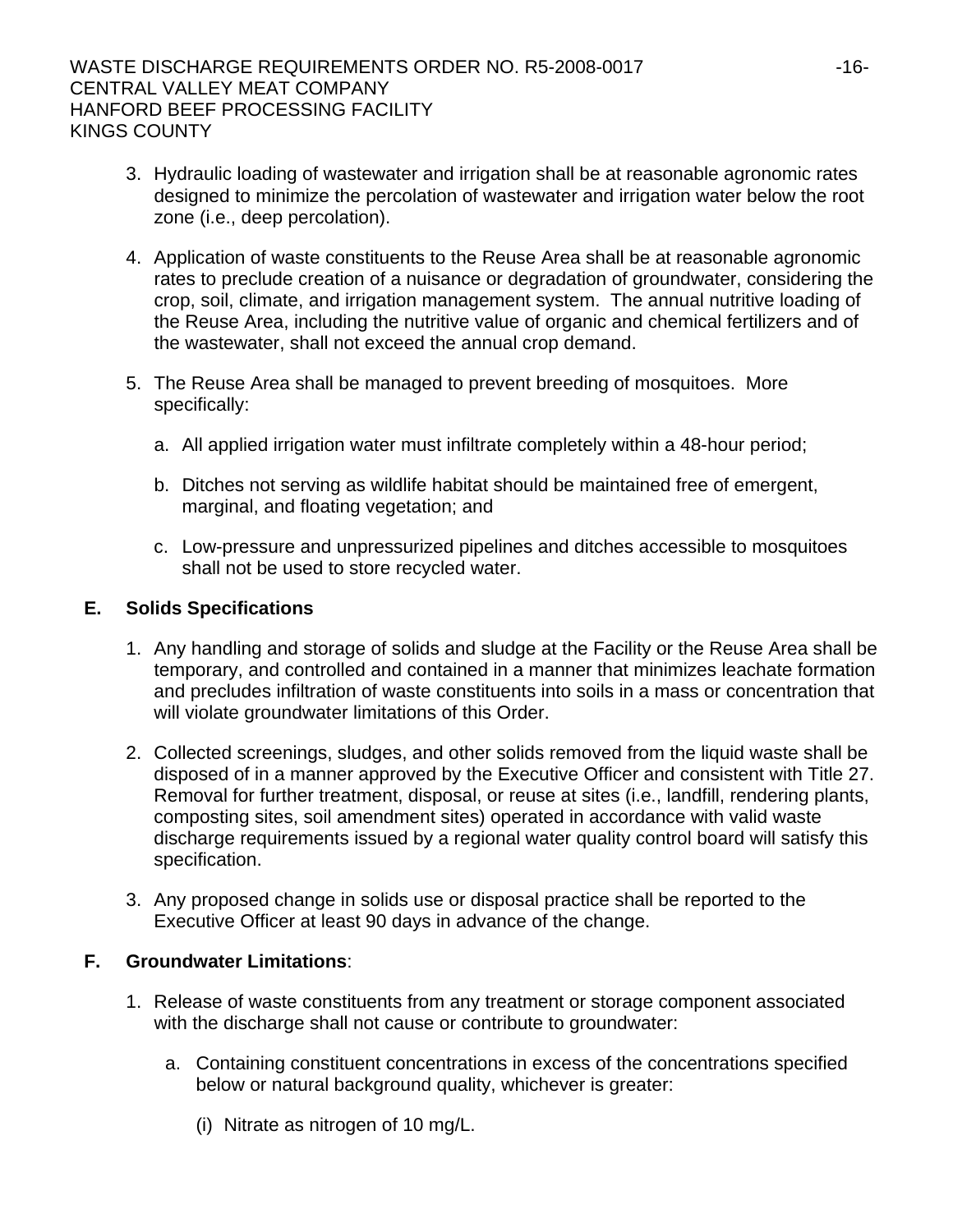- (ii) Electrical Conductivity of 900 µmhos/cm.
- (iii) Total Coliform Organisms of 2.2 MPN/100 mL.
- (iv) For constituents identified in Title 22, the MCLs quantified therein.
- b. Containing taste or odor-producing constituents, toxic substances, or any other constituents in concentrations that cause nuisance or adversely affect beneficial uses.

## **G. Provisions:**

- 1. The Discharger shall comply with the *Standard Provisions and Reporting Requirements for Waste Discharge Requirements*, dated 1 March 1991, which are part of this Order. This attachment and its individual paragraphs are referred to as *Standard Provisions*.
- 2. The Discharger shall comply with Monitoring and Reporting Program (MRP) No. R5-2008-0017, which is part of this Order, and any revisions thereto as adopted by the Regional Water Board or approved by the Executive Officer. The submittal date shall be no later than the submittal date specified in the Monitoring and Reporting Program for Discharger self-monitoring reports.
- 3. The Discharger shall keep at the Facility a copy of this Order, including its MRP, Information Sheet, attachments, and Standard Provisions, for reference by operating personnel. Key operating personnel shall be familiar with its contents.
- 4. The Discharger must at all times properly operate and maintain all facilities and systems of treatment and control (and related appurtenances) that are installed or used by the Discharger to achieve compliance with the conditions of this Order. Proper operation and maintenance also include adequate laboratory controls and appropriate quality assurance procedures. This Provision requires the operation of back-up or auxiliary facilities or similar systems that are installed by the Discharger only when the operation is necessary to achieve compliance with the conditions of the Order.
- 5. All technical reports required herein that involve planning, investigation, evaluation, or design, or other work requiring interpretation and proper application of engineering or geologic sciences, shall be prepared by or under the direction of persons registered to practice in California pursuant to California Business and Professions Code sections 6735, 7835, and 7835.1. To demonstrate compliance with sections 415 and 3065 of Title 16, CCR, all technical reports must contain a statement of the qualifications of the responsible registered professional(s). As required by these laws, completed technical reports must bear the signature(s) and seal(s) of the registered professional(s) in a manner such that all work can be clearly attributed to the professional responsible for the work.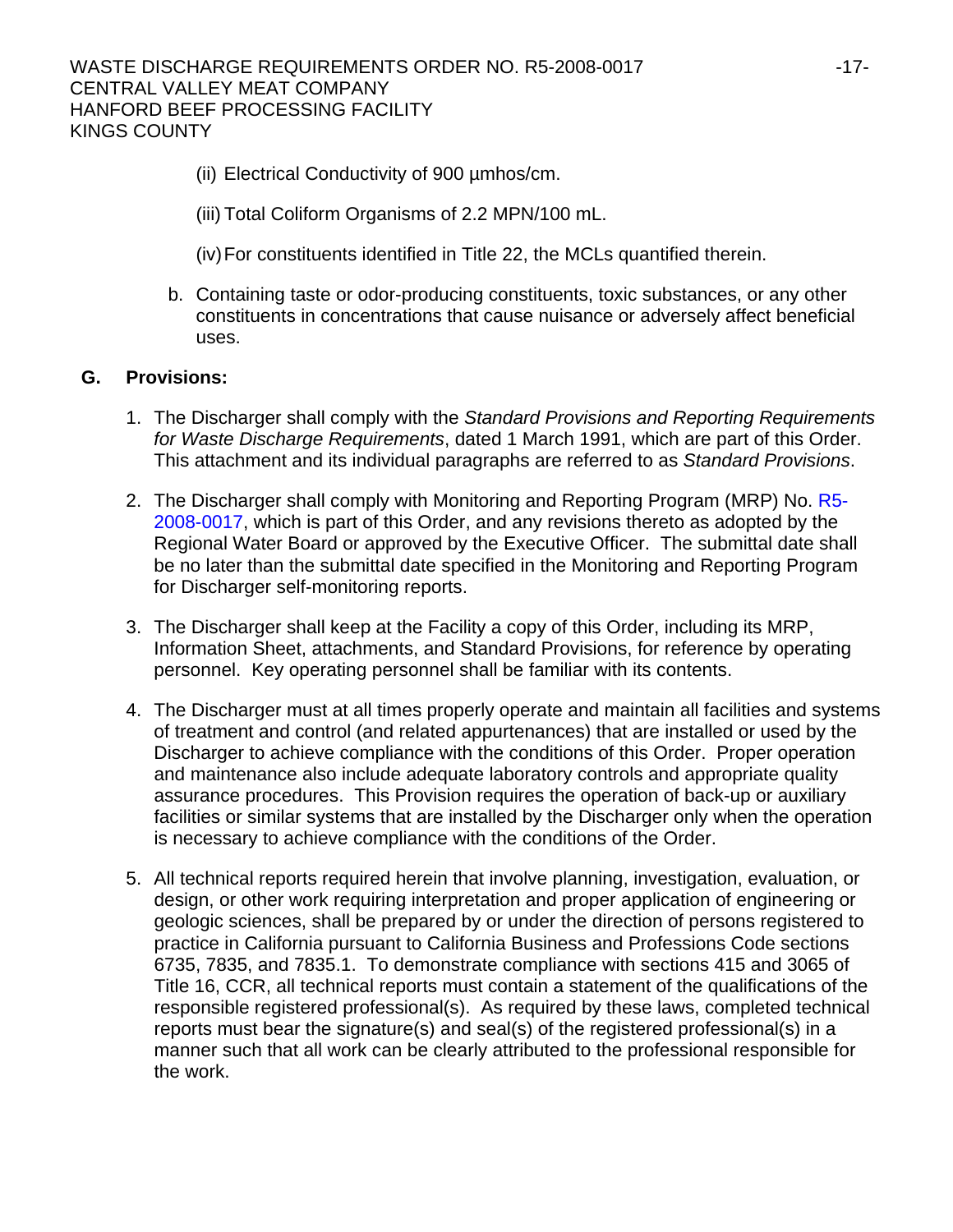### WASTE DISCHARGE REQUIREMENTS ORDER NO. R5-2008-0017 -18- CENTRAL VALLEY MEAT COMPANY HANFORD BEEF PROCESSING FACILITY KINGS COUNTY

- 6. The Discharger must comply with all conditions of this Order, including timely submittal of technical and monitoring reports as directed by the Executive Officer. Accordingly, the Discharger shall submit to the Regional Water Board on or before each report due date the specified document or, if an action is specified, a written report detailing evidence of compliance with the date and task. If noncompliance is being reported, the reasons for such noncompliance shall be stated, plus an estimate of the date when the Discharger will be in compliance. The Discharger shall notify the Regional Water Board by letter when it returns to compliance with the time schedule. Violations may result in enforcement action, including Regional Water Board or court orders requiring corrective action or imposing civil monetary liability, or in revision or rescission of this Order.
- 7. In the event of any change in control or ownership of land or waste treatment and storage facilities presently owned or controlled by the Discharger, the Discharger shall notify the succeeding owner or operator of the existence of this Order by letter, a copy of which shall be immediately forwarded to the appropriate Regional Water Board office (currently, the Fresno office).
- 8. To assume operation under this Order, the succeeding owner or operator must apply in writing to the Executive Officer requesting transfer of the Order. The request must contain the requesting entity's full legal name, the state of incorporation if a corporation, the address and telephone number of the persons responsible for contact with the Regional Water Board and a statement. The statement shall comply with the signatory paragraph of Standard Provision B.3 and state that the new owner or operator assumes full responsibility for compliance with this Order. Failure to submit the request shall be considered a discharge without requirements, a violation of the California Water Code. If approved by the Executive Officer, the transfer request will be submitted to the Regional Water Board for its consideration of transferring the ownership of this Order at one of its regularly scheduled meetings.
- 9. At least **90 days** prior to termination or expiration of any agreement involving a recycled water use area that may jeopardize compliance with this Order due to lack of disposal capacity, the Discharger shall notify the Executive Officer in writing of the situation and of what measures have been taken or are being taken to ensure full compliance with this Order.
- 10. **Salinity Control Plan. By 1 July 2008,** the Discharger shall submit a Final Salinity Control Plan detailing all control measures taken to reduce the salinity of the discharge. The control plan should also identify any additional methods that could be used to further reduce the salinity of the discharge to the maximum extent feasible, include an estimate on load reductions that may be attained through the methods identified, and provide a description of the tasks, cost, and time required to investigate and implement various elements in the salinity control plan.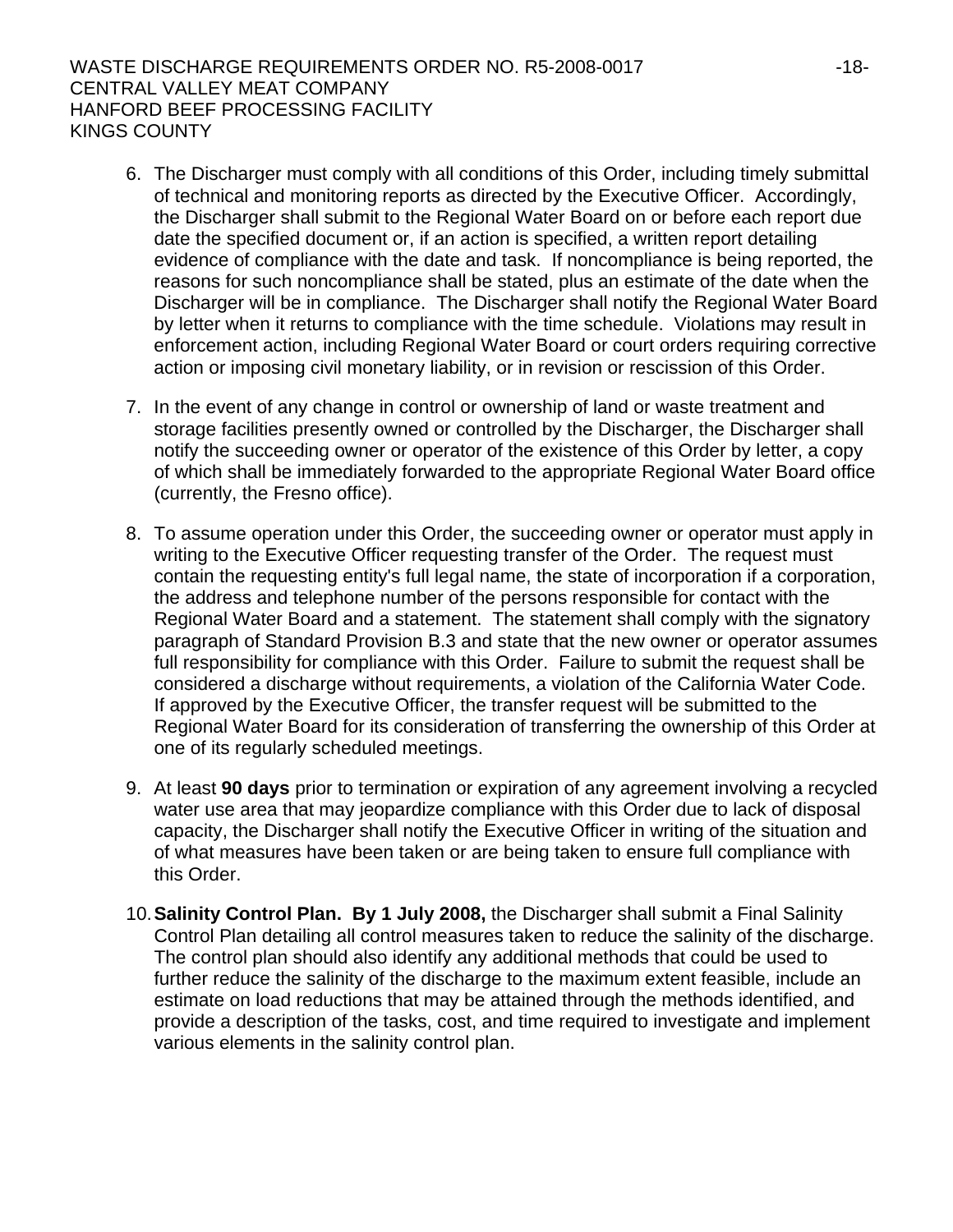11. **Pond Improvements.** By 1 June 2008, the Discharger shall submit a Design Plan with a time schedule to complete improvements to the wastewater pond system.

*Design Plan*. The Discharger shall submit a Design Plan for the pond improvements. The Design Plan must be prepared by or under the direct supervision of a Civil Engineer registered in California or other persons registered to practice in California pursuant to California Business and Professions Code, and approved by the Executive Officer prior to construction. The design report shall include the following: (a) design calculations demonstrating that adequate containment will be achieved and that the pond liner will be protective of groundwater quality; (b) details on the pond liner and the leachate collection and removal system (if appropriate); and (c) a construction quality assurance plan describing testing and observations needed to document construction of the liner in accordance with the design criteria.

Upon written acceptance of the Design Plan by the Executive Officer, the Discharger shall begin construction on the pond improvements to be completed by 1 January 2010. The Discharger shall submit a post-construction report following completion of the pond improvements.

- 12. **By 1 July 2008**, the Discharger shall conduct a soil investigation of the 25-acre former land application area and submit a technical report documenting the results of the soil investigation, and develop a cropping plan or evaluate additional alternatives to prevent further unreasonable degradation of groundwater, and submit a time schedule to implement the selected alternative.
- 13. **By 1 January 2009**, the Discharger shall submit a comprehensive irrigation and nutrient management plan for the Reuse Areas. The Irrigation and Nutrient Management Plan shall include: (a) a description of the types of crops to be grown, (b) crop water use and uptake rates, (c) supporting data and calculations for monthly and annual nutrient balances to meet agronomic loading rates considering the crop, soil, climate, and irrigation management system.
- 14. If the Regional Water Board determines that waste constituents in the discharge have reasonable potential to cause or contribute to an exceedance of an objective for groundwater, this Order may be reopened for consideration of addition or revision of appropriate numerical effluent or groundwater limitations for the problem constituents.

I, PAMELA C. CREEDON, Executive Officer, do hereby certify the foregoing is a full, true, and correct copy of an Order adopted by the California Regional Water Quality Control Board, Central Valley Region, on 25 January 2008.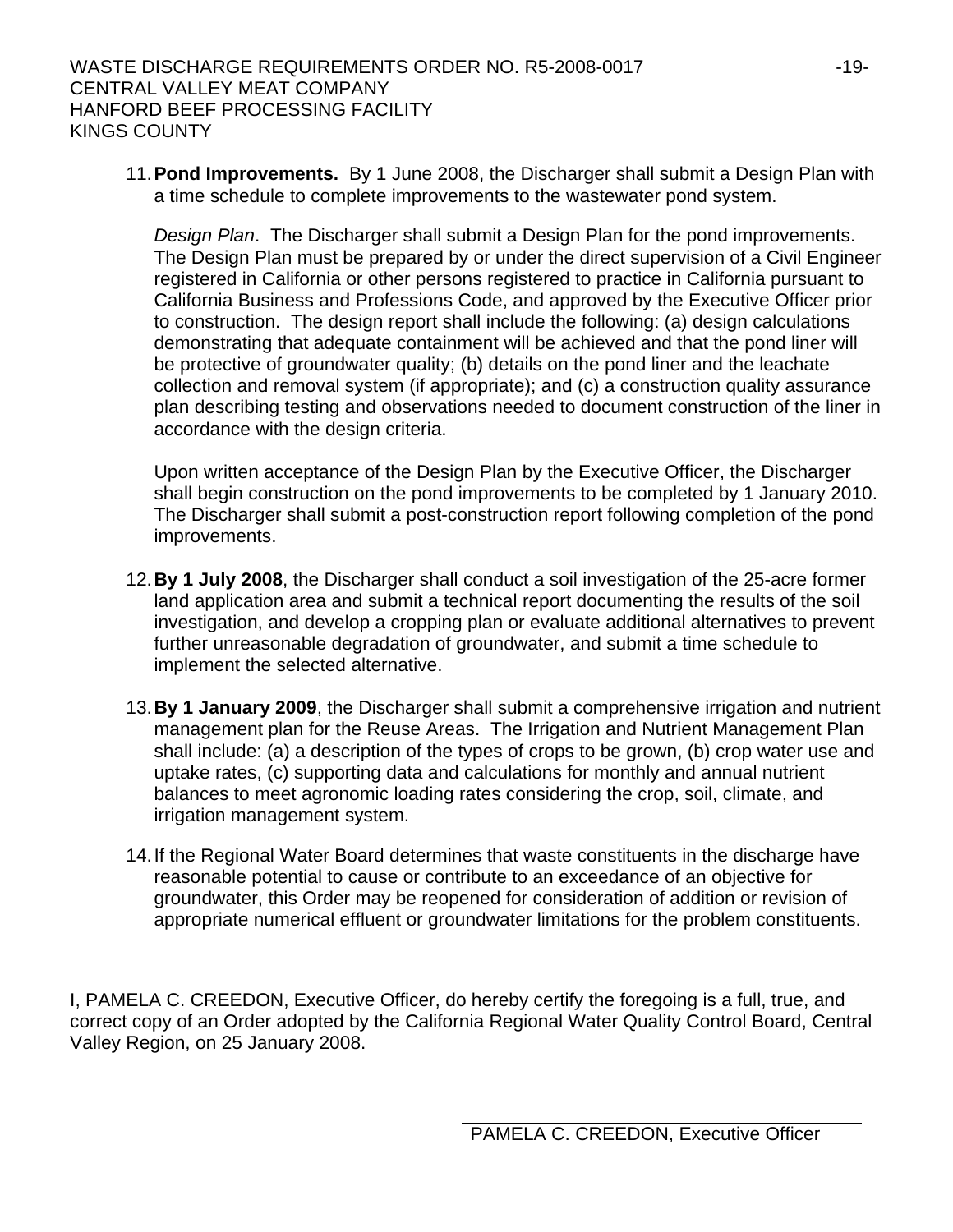### WASTE DISCHARGE REQUIREMENTS ORDER NO. R5-2008-0017 -20-CENTRAL VALLEY MEAT COMPANY HANFORD BEEF PROCESSING FACILITY KINGS COUNTY

Order Attachments:

- A. Site Map
- B. Plane View of Facility and Reuse Area
- C. Process Flow Diagram

Monitoring and Reporting Program No. R5-2008-0017 Information Sheet Standard Provisions (1 March 1991) (separate attachment to Discharger only)

kc/DKP 12/28/07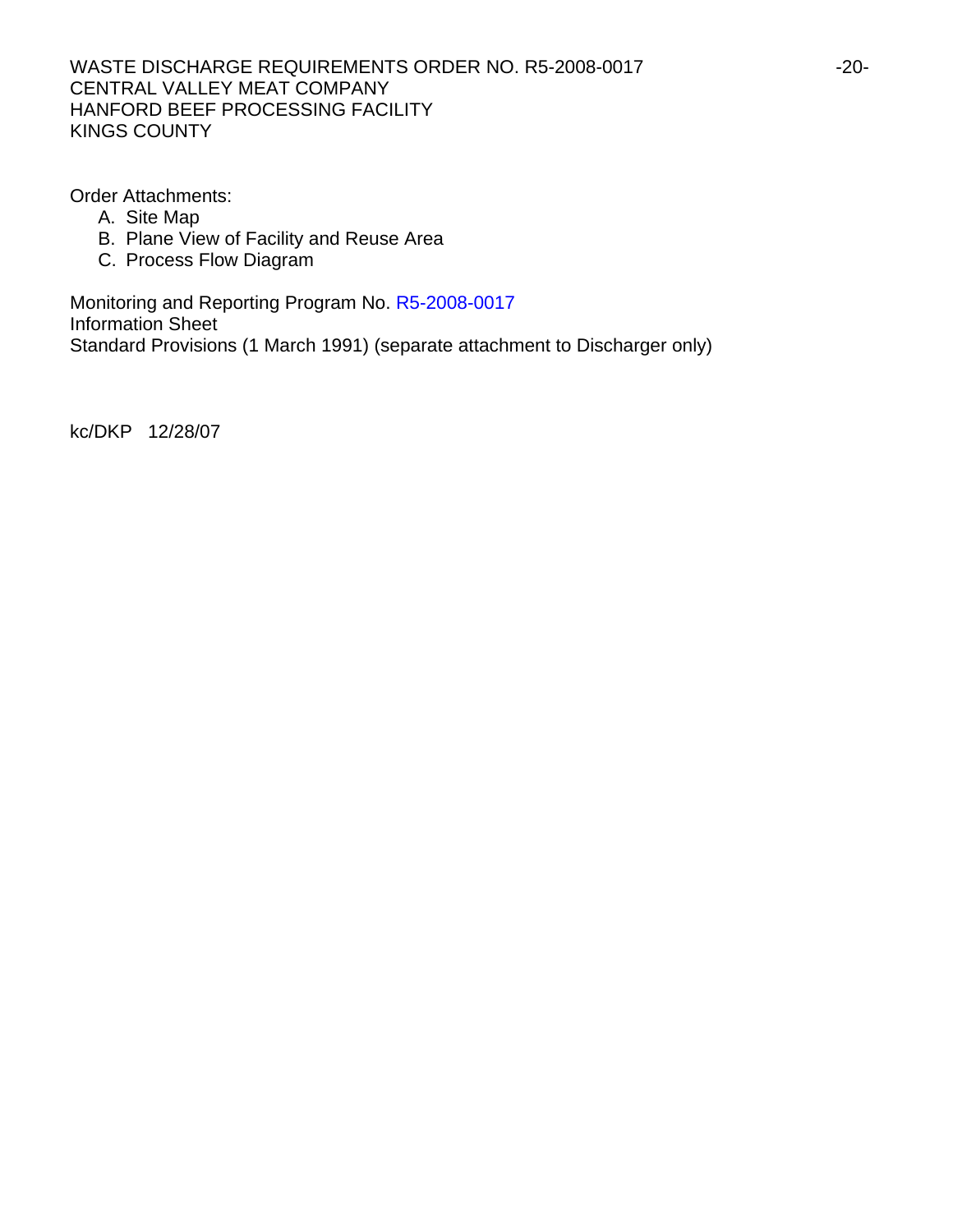

**ATTACHMENT A**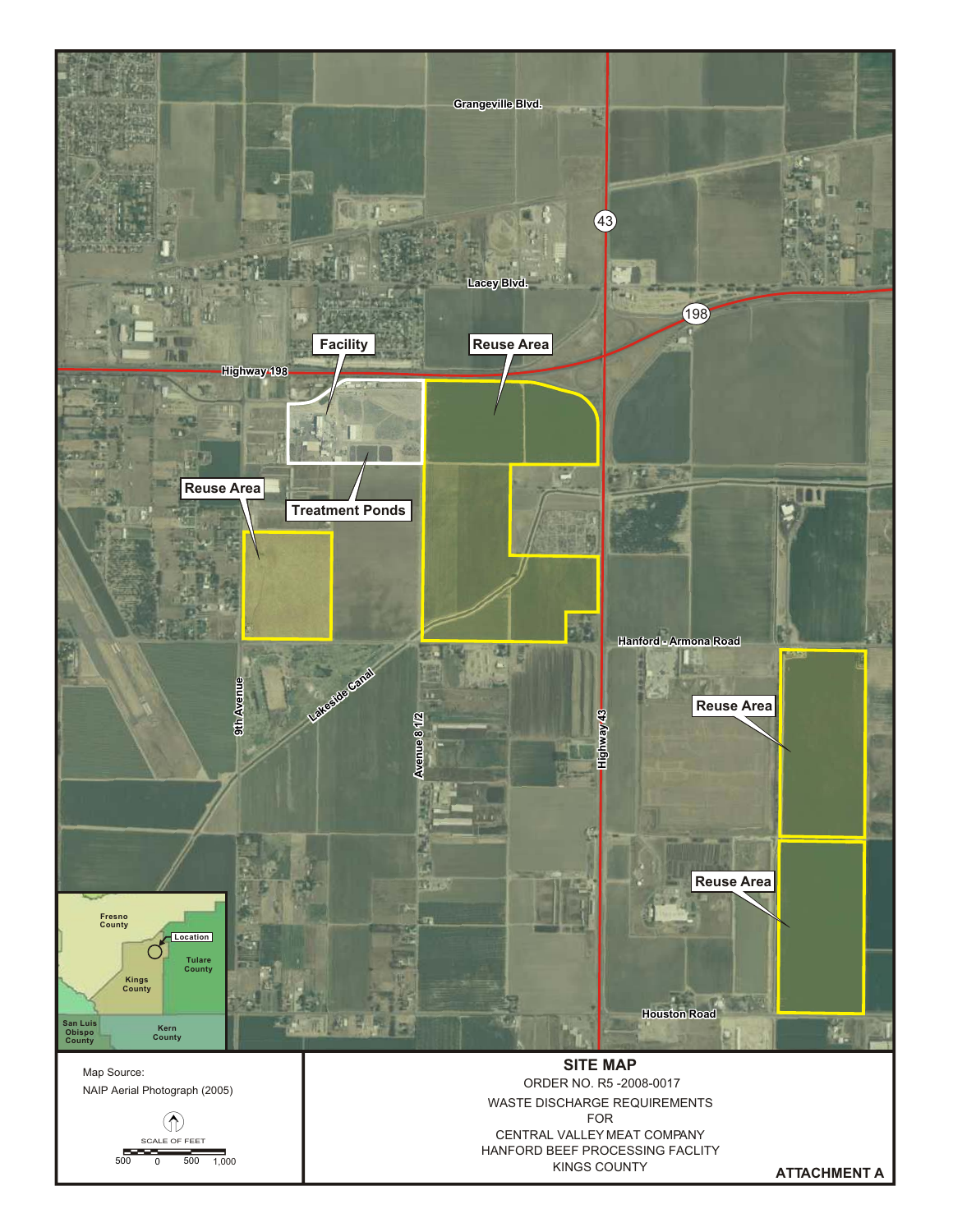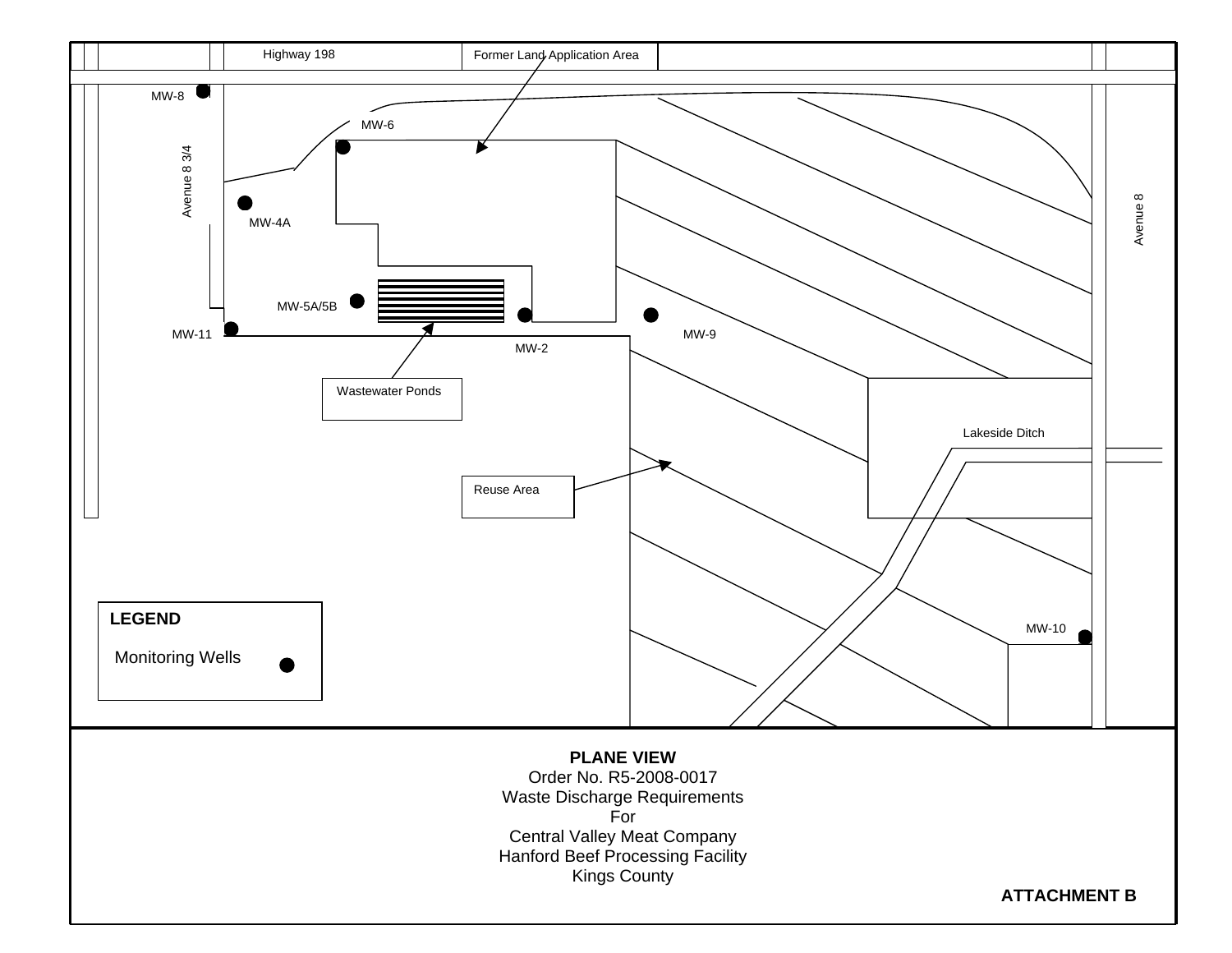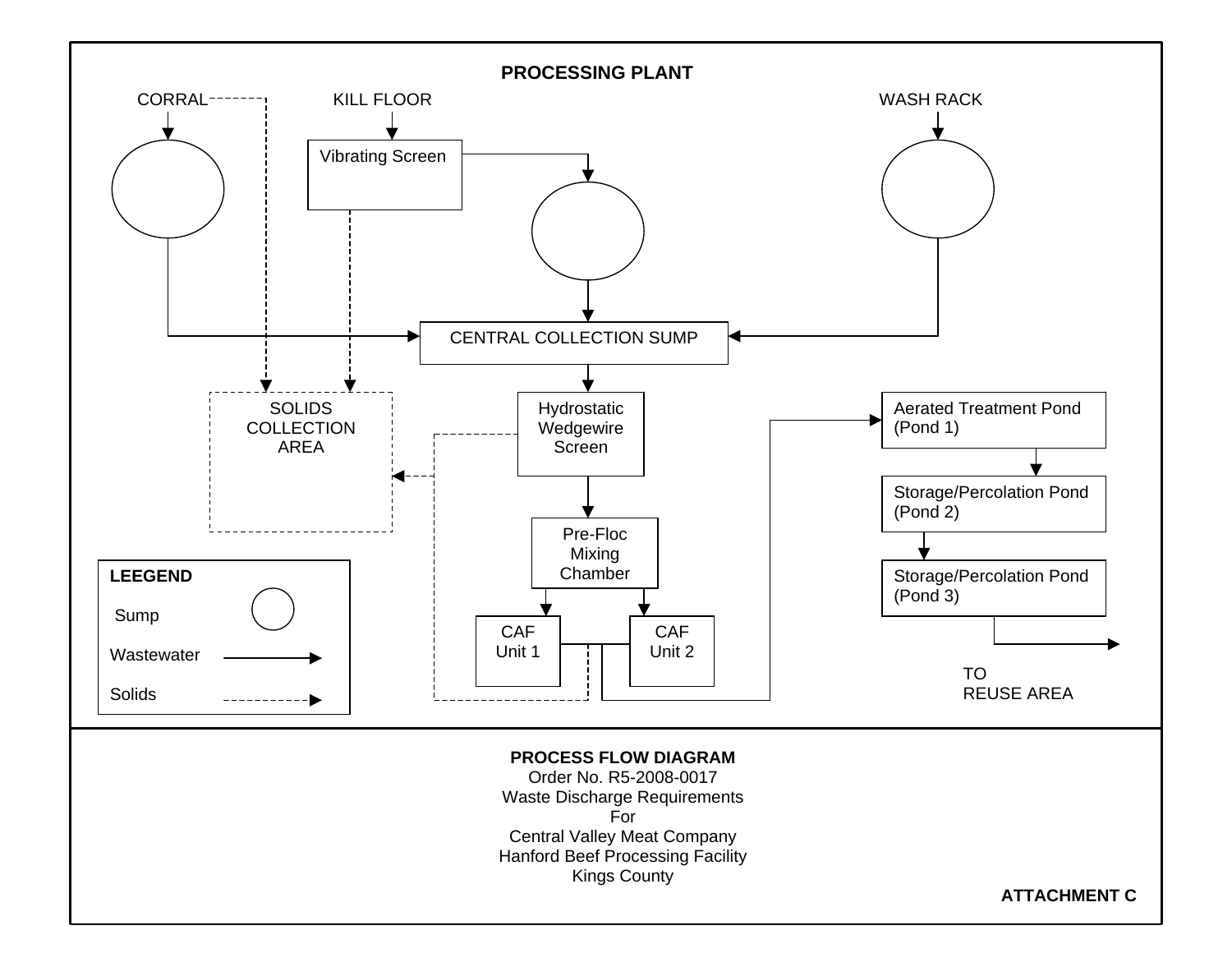## CALIFORNIA REGIONAL WATER QUALITY CONTROL BOARD CENTRAL VALLEY REGION

## MONITORING AND REPORTING PROGRAM NO. R5-2008-0017

## FOR CENTRAL VALLEY MEAT COMPANY HANFORD MEAT PROCESSING FACILITY KINGS COUNTY

This Monitoring and Reporting Program (MRP) is required pursuant to California Water Code (CWC) section 13267. The Discharger shall not implement any changes to this MRP unless and until the Regional Board adopts or the Executive Officer issues a revised MRP. Changes to sample location shall be established with concurrence of Regional Water Board staff, and a description of the revised stations shall be submitted for approval by the Executive Officer. All samples should be representative of the volume and nature of the discharge or matrix of material sampled. The time, date, and location of each sample shall be recorded on the sample chain of custody form. All analyses shall be performed in accordance with Standard Provisions and Reporting Requirements for Waste Discharge Requirements, dated 1 March 1991 (Standard Provisions). The results of analyses performed in accordance with specified test procedures, taken more frequently than required at the locations specified in this MRP, shall be reported to the Regional Water Board and used in determining compliance.

Field test instruments (such as pH) may be used provided that:

- 1. The operator is trained in the proper use of the instrument;
- 2. The instruments are calibrated prior to each use;
- 3. Instruments are serviced and/or calibrated at the recommended frequency by the manufacturer or in accordance with manufacturer instructions; and
- 4. Field calibration reports are submitted as described in the "Reporting" section of this MRP.

In addition to details specified in Standard Provision, Provisions for Monitoring C.3, records of monitoring information shall also include the following:

- 1. Method detection limit (MDL);
- 2. Reporting limit (RL) (i.e., a practical quantitation limit or PQL); and
- 3. Documentation of cation/anion balance for general minerals analysis of supply water, and groundwater samples.

All laboratory results shall be reported down to the MDL. Non-detected results shall be reported as less than the MDL (<MDL). Results above the MDL, but below the concentration of the lowest calibration standard for multipoint calibration methods or below the reporting limit for other methods shall be flagged as estimated.

All analyses shall be performed in accordance with the latest edition of Guidelines Establishing Test Procedures for Analysis of Pollutants, promulgated by EPA (40 CFR 136) or other procedures approved by the Executive Officer, provided the methods have method detection limits equal to or lower than the analytical methods specified in this MRP. In reporting data, the Discharger shall indicate whether any analysis was performed using a method not in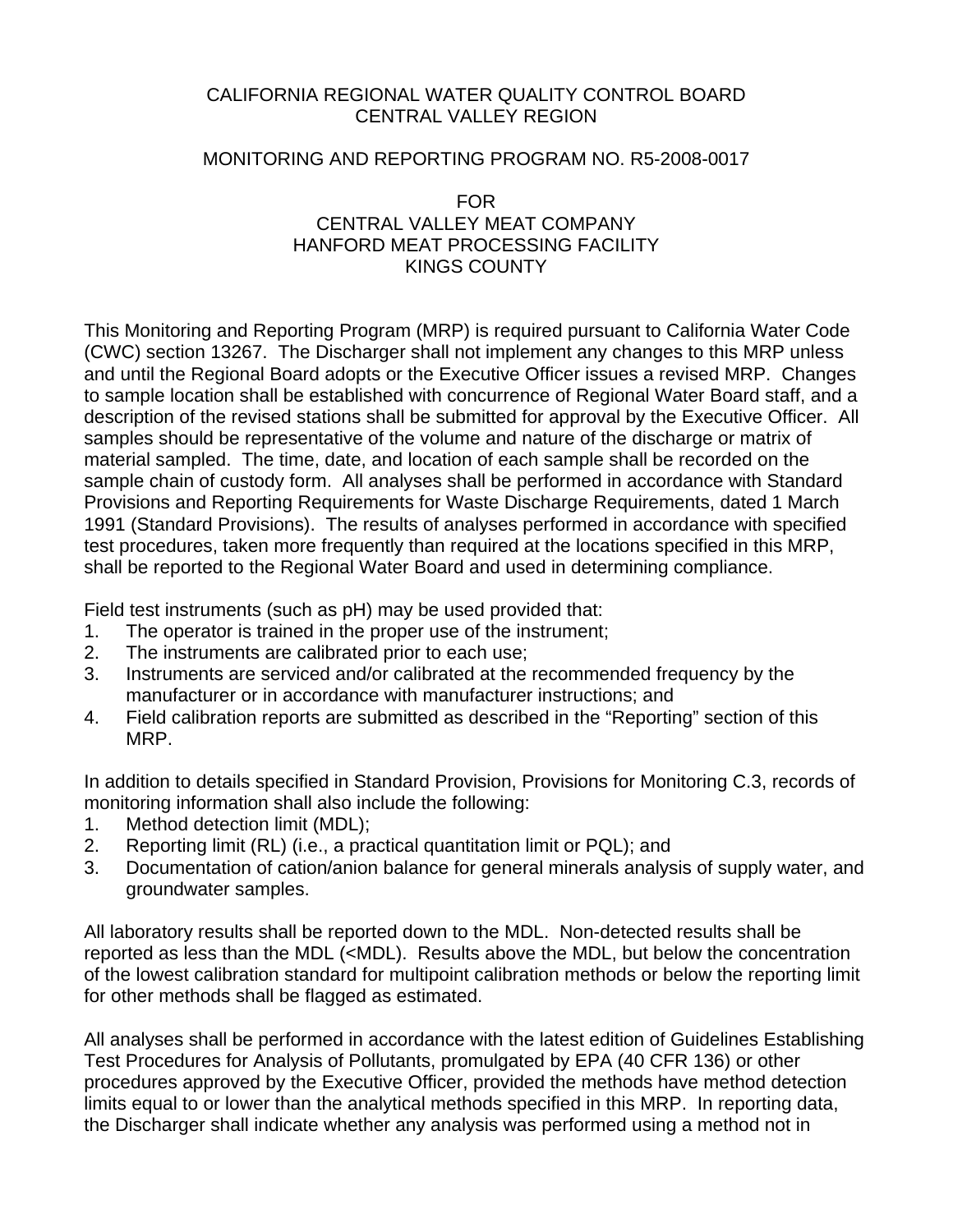#### MONITORING AND REPORTING PROGRAM NO. R5-2008-0017 **Fig. 10.13 and 2.5 and 2.4** 2 -CENTRAL VALLEY MEAT COMPANY HANFORD MEAT PROCESSING FACILITY KINGS COUNTY

conformance with EPA's Guidelines. Analyses may also comply with the methods and holding times specified in: Methods for Chemical Analysis of Water and Wastes (EPA-600/4-79-020, 1983); Methods for Determination of Inorganic Substance in Environmental Samples (EPA/600/R-93/100, 1993); Standard Methods for the Examination of Water and Wastewater, 20th Edition (WEF, APHA, AWWA); and Soil, Plant and Water Reference Methods for the Western Region, 2003, 2nd Edition, 2003.

If monitoring consistently shows no significant variation in magnitude of a constituent concentration after at least 12 months of monitoring, the Discharger may request the MRP be revised to reduce monitoring frequency. The proposal must include adequate technical justification for reduction in monitoring frequency.

## **POND INFLUENT - DISCHARGE MONITORING**

Pond influent samples shall be collected just prior to discharge to the ponds. The Discharger shall monitor the discharge for the constituents and frequencies specified below:

| Constituent/Parameter               | Units    | <b>Type</b>                    | <b>Frequency</b>       |
|-------------------------------------|----------|--------------------------------|------------------------|
| Daily Flow <sup>1</sup>             | gal/day  | Continuous                     | Daily                  |
| <b>Electrical Conductivity</b>      | umhos/cm | 24 hr – Composite <sup>2</sup> | Weekly                 |
| InorganicTDS <sup>3</sup>           | mg/L     | 24 hr - Composite              | Monthly                |
| Total Kjeldahl Nitrogen (TKN)       | mg/L     | 24 hr - Composite              | Monthly                |
| Ammonia (as NH <sub>3</sub> -N)     | mg/L     | 24 hr - Composite              | Monthly                |
| Nitrate(as $NO3$ -N)                | mg/L     | 24 hr - Composite              | Monthly                |
| <b>Total Nitrogen</b>               | mg/L     | 24 hr - Composite              | Monthly                |
| BOD <sub>5</sub> <sup>4</sup>       | mg/L     | 24 hr - Composite              | Monthly                |
| <b>Total Suspended Solids (TSS)</b> | mg/L     | 24 hr - Composite              | Monthly                |
| General Minerals <sup>5</sup>       | mg/L     | 24 hr - Composite              | Quarterly <sup>6</sup> |

1 Flow shall be measured using a magnetic or ultrasonic flow meter.

2 Unless otherwise approved, 24-hour composite samples shall be collected using a composite wastewater sampler. While being composited samples shall be refrigerated at 4 °C (39.2 °F).

3 TDS, as used in this MRP, shall be determined using Standard Methods 2540C for combined organic and inorganic TDS and EPA Method No. 160.4 for inorganic TDS.

4 Five-day, 20 $\degree$ C biochemical oxygen demand (BOD<sub>5</sub>)

5 General Minerals, as used in this MRP, shall include the constituents in the General Minerals Analyte List below.

6 In January, April, July, and October.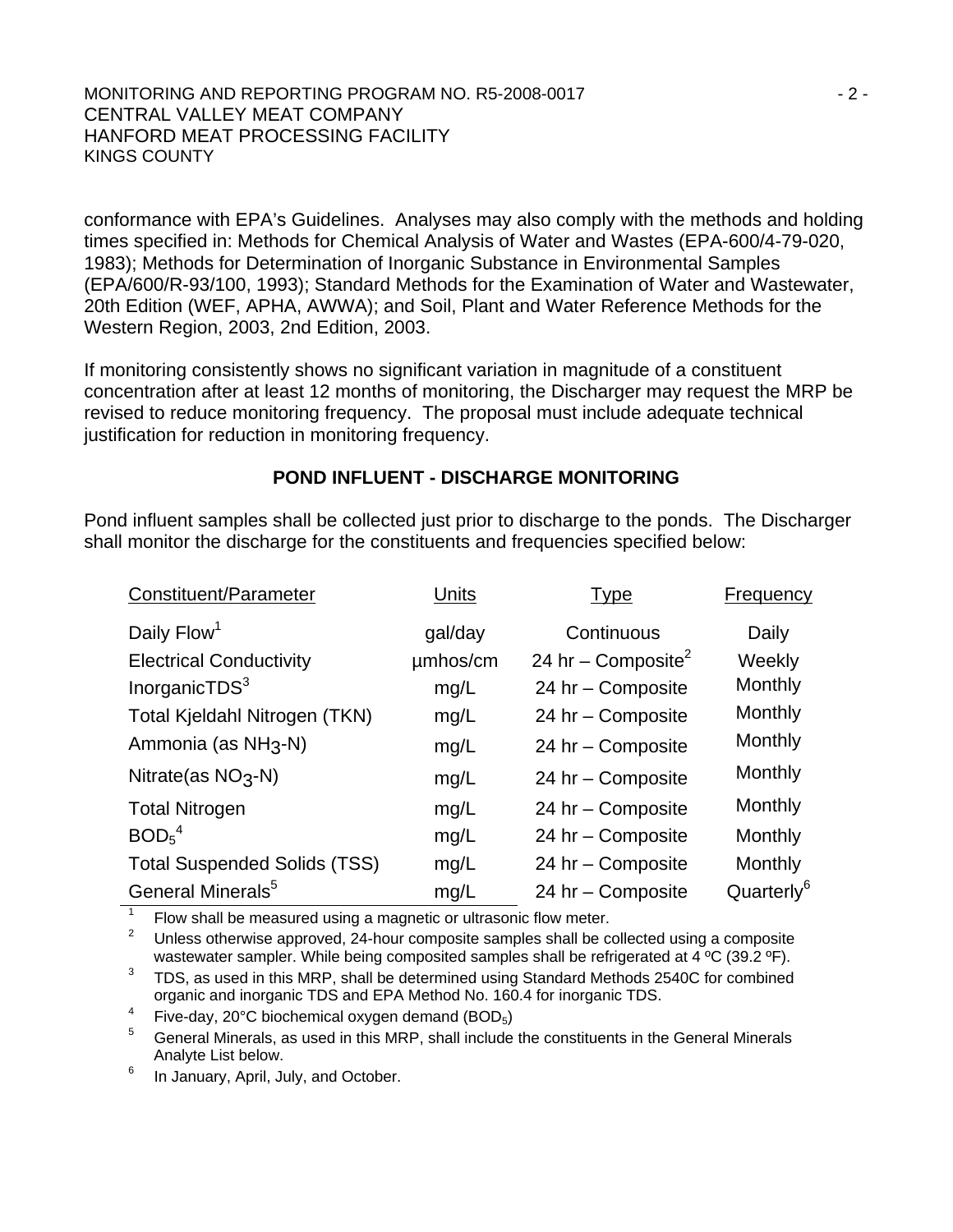#### MONITORING AND REPORTING PROGRAM NO. R5-2008-0017 43-CENTRAL VALLEY MEAT COMPANY HANFORD MEAT PROCESSING FACILITY KINGS COUNTY

### **POND EFFLUENT - DISCHARGE MONITORING**

Pond effluent samples shall be collected just prior to discharge to the Reuse Area. The Discharger shall monitor the discharge for the constituents and frequencies specified below:

| Constituent/Parameter               | Units    | Type       | Frequency              |
|-------------------------------------|----------|------------|------------------------|
| Daily Flow                          | gal/day  | Continuous | Daily                  |
| <b>Electrical Conductivity</b>      | umhos/cm | Grab       | Weekly <sup>1</sup>    |
| Inorganic TDS <sup>3</sup>          | mg/L     | Grab       | Monthly <sup>1</sup>   |
| Total Kjeldahl Nitrogen (TKN)       | mg/L     | Grab       | Monthly <sup>1</sup>   |
| Ammonia (as NH <sub>3</sub> -N)     | mg/L     | Grab       | Monthly <sup>1</sup>   |
| Nitrate(as $NO3$ -N)                | mg/L     | Grab       | Monthly <sup>1</sup>   |
| <b>Total Nitrogen</b>               | mg/L     | Grab       | Monthly <sup>1</sup>   |
| BOD <sub>5</sub> <sup>4</sup>       | mg/L     | Grab       | Monthly                |
| <b>Total Suspended Solids (TSS)</b> | mg/L     | Grab       | Monthly                |
| General Minerals <sup>5</sup>       | mg/L     | Grab       | Quarterly <sup>6</sup> |

<sup>1</sup> Concurrent with pond influent monitoring.

2 TDS, as used in this MRP, shall be determined using Standard Method 2540C for combined organic and inorganic TDS and EPA Method No. 160.4 for inorganic TDS.

3 Five-day, 20°C biochemical oxygen demand (BOD5)

4 General Minerals, as used in this MRP, shall include the constituents in the General Minerals Analyte List.

5 In January, April, July, and October.

## **General Minerals Analyte List<sup>1</sup>**

| Alkalinity (as $CaCO3$ )  | Carbonate (as $CaCO3$ ) | рH        |
|---------------------------|-------------------------|-----------|
| Arsenic                   | Chloride                | Potassium |
| Bicarbonate (as $CaCO3$ ) | EC.                     | Sodium    |
| <b>Boron</b>              | Hardness (as $CaCO3$ )  | Sulfate   |
| Calcium                   | Magnesium               | TDS       |

1. General Minerals Analyte lists may vary depending on the laboratory, but shall include at least the above analytes and properties.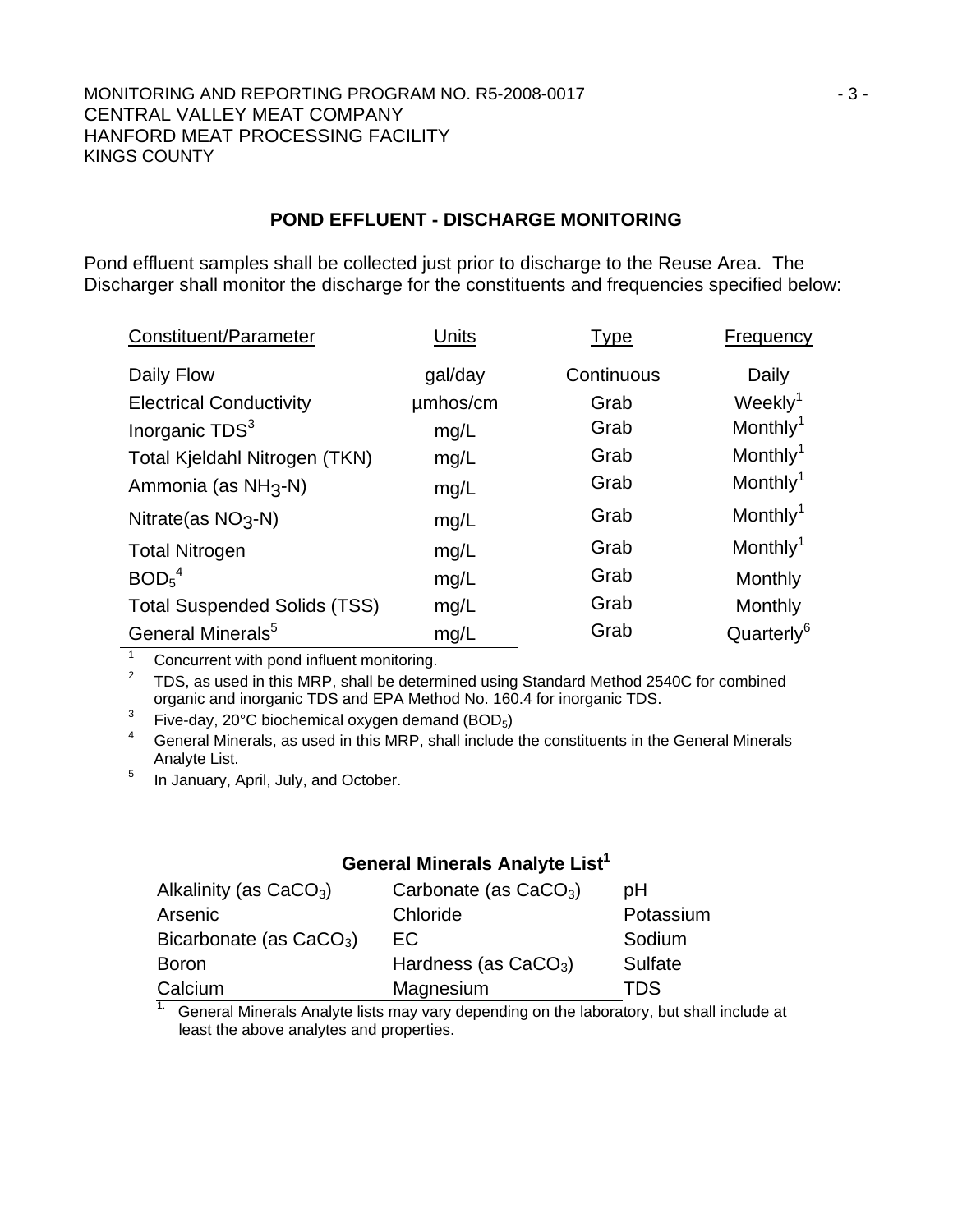#### MONITORING AND REPORTING PROGRAM NO. R5-2008-0017 FALL CONDUCTS A 4-CENTRAL VALLEY MEAT COMPANY HANFORD MEAT PROCESSING FACILITY KINGS COUNTY

### **GROUNDWATER MONITORING**

Concurrently with groundwater quality sampling, the Discharger shall measure the water level in each well as groundwater depth (in feet and hundredths) and as groundwater surface elevation (in feet and hundreds above mean sea level). The horizontal geodetic location of each monitoring well shall be provided where the point of beginning shall be described by the California State Plane Coordinate System, 1983 datum.

Prior to collecting samples and after measuring the water level, each monitoring well shall be adequately purged to remove water that has been standing within the well screen and casing that may not be chemically representative of formation water. Depending on the hydraulic conductivity of the geologic setting, the volume removed during purging is typically from 3 to 5 volumes of the standing water within the well casing and screen, or additionally the filter pack pore volume.

The Discharger shall include in its submittal of groundwater elevation data, a contour map based on said data showing the gradient and direction of groundwater flow under/around the facility and effluent disposal area(s). The groundwater contour map shall also include the location of the monitoring wells and active storage and land disposal areas (i.e., areas receiving treated effluent).

The Discharger shall monitor groundwater for the constituents and frequencies specified below.

| Constituent/Parameter           | Units                        | <b>Type of Sample</b> | <b>Frequency</b>             |
|---------------------------------|------------------------------|-----------------------|------------------------------|
| Depth to groundwater            | Feet <sup>1</sup>            | Measured              | Quarterly <sup>2</sup>       |
| Groundwater elevation           | Feet above mean<br>sea level | Calculated            | Quarterly <sup>2</sup>       |
| pH                              | pH units                     | Grab                  | Quarterly <sup>2</sup>       |
| <b>Electrical Conductivity</b>  | umhos/cm                     | Grab                  | Quarterly <sup>2</sup>       |
| <b>Total Dissolved Solids</b>   | mg/L                         | Grab                  | Semi-Annually <sup>3</sup>   |
| Ammonia (as NH <sub>3</sub> -N) | mg/L                         | Grab                  | Semi-Annually <sup>3</sup>   |
| Nitrate (as $NO3$ -N)           | mg/L                         | Grab                  | Semi-Annually <sup>3</sup>   |
| <b>TKN</b>                      | mg/L                         | Grab                  | Semi-Annually <sup>3</sup>   |
| <b>Total Nitrogen</b>           | mg/L                         | Calculated            | Semi-Annually <sup>3</sup>   |
| Iron                            | mg/L                         | Grab                  | Semi-Annually <sup>3,4</sup> |
| Manganese                       | mg/L                         | Grab                  | Semi-Annually <sup>3,4</sup> |
| <b>Total Organic Carbon</b>     | mg/L                         | Grab                  | Annually <sup>6</sup>        |
| General Minerals <sup>5</sup>   | mg/L                         | Grab                  | Annually <sup>6</sup>        |

footnotes: see next page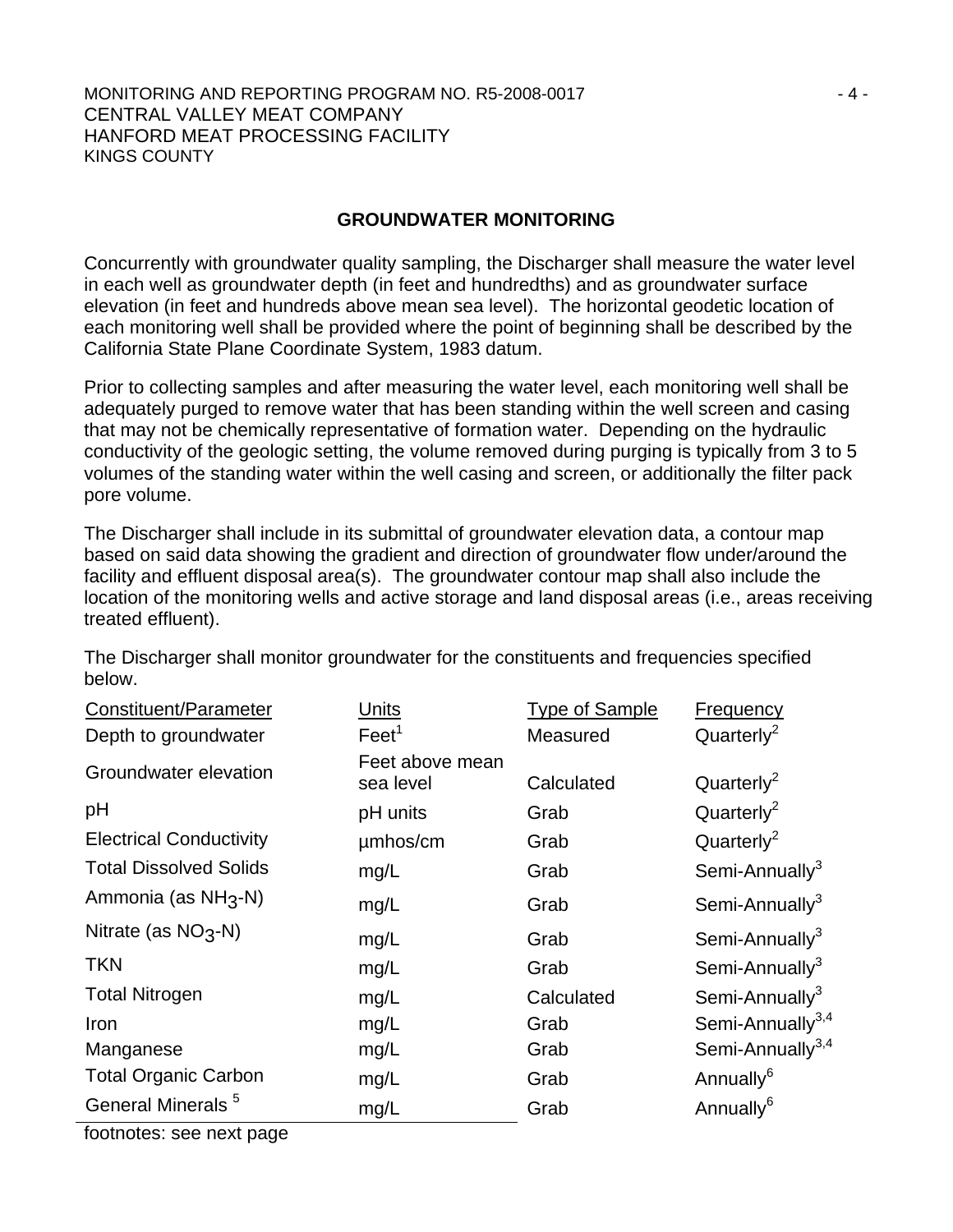#### MONITORING AND REPORTING PROGRAM NO. R5-2008-0017 F5-CENTRAL VALLEY MEAT COMPANY HANFORD MEAT PROCESSING FACILITY KINGS COUNTY

### **Footnotes**

- 1 To the nearest hundredth of a foot.
- 2 January, April, July and October.
- 3 April and October.
- 4 Samples must be filtered prior to preservation
- 5 General Minerals shall include at least the constituents listed in General Minerals Analyte List included herein in the Pond Influent Monitoring section. An anion/cation balance demonstrating that analyses are complete shall accompany the results.
- 6 In October.

## **SOURCE WATER MONITORING**

The Discharger's facility supply water shall be monitored for the following:

| Constituent/Parameter         | Units | Measurement | Frequency             |
|-------------------------------|-------|-------------|-----------------------|
| General Minerals <sup>2</sup> | mq/L  | Grab        | Annually <sup>1</sup> |

1 In October.

2 General Minerals shall include at least the constituents listed in General Minerals Analyte List included herein in the Pond Influent Monitoring section. An anion/cation balance demonstrating that analyses are complete shall accompany the results.

## **USE AREA MONITORING**

The Discharger shall perform the following routine monitoring and loading calculations for each discrete irrigation area. Data shall be collected and submitted quarterly:

| Constituent/Parameter                        | Units                        | <b>Type</b>             | <b>Frequency</b> |
|----------------------------------------------|------------------------------|-------------------------|------------------|
| Wastewater application field number          | N/A                          | N/A                     | Daily            |
| Precipitation                                | inches <sup>1</sup>          | Rain gauge <sup>2</sup> | Daily            |
| Wastewater application area                  | acres                        | N/A                     | Daily            |
| Wastewater flow                              | mgd                          | Continuous              | Daily            |
| Wastewater loading                           | inches/day/acre <sup>3</sup> | Calculated              | Daily            |
| Supplemental irrigation flow                 | mgd                          | <b>Estimated</b>        | Daily            |
| Supplemental irrigation flow                 | inches/day/acre <sup>3</sup> | Calculated              | Daily            |
| Total hydraulic loading rate 4               | Inches/day/acre <sup>3</sup> | Calculated              | Daily            |
| $BOD5$ loading rate $5$                      |                              |                         |                  |
| on application day <sup>6</sup>              | lbs/acre/day                 | Calculated              | Daily            |
| averaged over application cycle <sup>7</sup> | lbs/acre/day                 | Calculated              | Daily            |
| Monthly nitrogen loading rates <sup>8</sup>  |                              |                         |                  |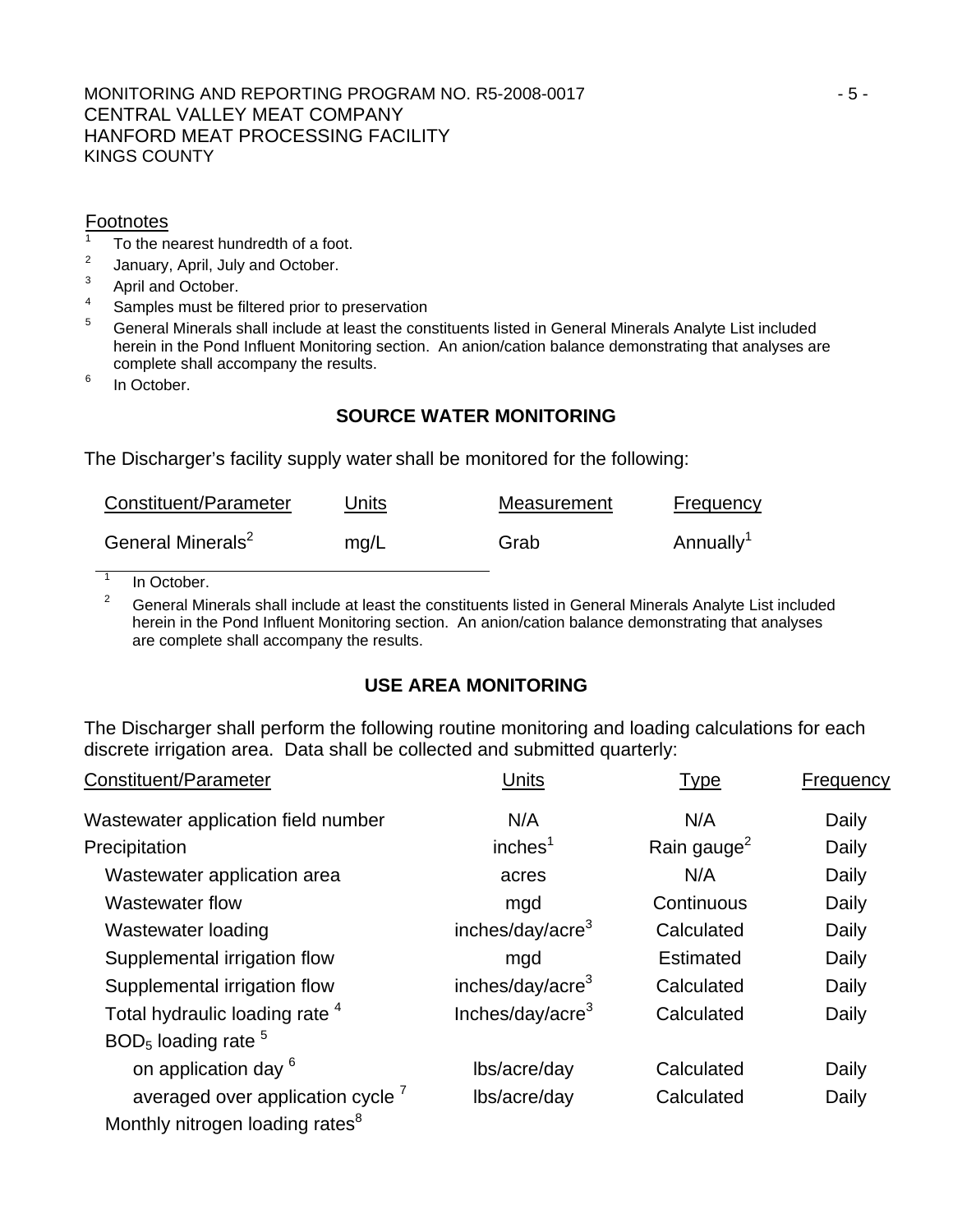#### MONITORING AND REPORTING PROGRAM NO. R5-2008-0017 FOR AND THE RESIDENCE OF A SAMPLE RESIDENCE. CENTRAL VALLEY MEAT COMPANY HANFORD MEAT PROCESSING FACILITY KINGS COUNTY

| Constituent/Parameter                                 | Units          | <u>Type</u> | <b>Frequency</b> |
|-------------------------------------------------------|----------------|-------------|------------------|
| From wastewater                                       | lbs/acre/month | Calculated  | Monthly          |
| <b>From fertilizers</b>                               | lbs/acre/month | Calculated  | Monthly          |
| <b>Cumulative Annual nitrogen loading</b><br>rate $9$ | lbs/acre       | Calculated  | Monthly          |
| Inorganic TDS loading rates <sup>10</sup>             | lbs/acre/month | Calculated  | Monthly          |

 $\overline{\phantom{a}}$ Report to the nearest 0.1 inch.

2 <sup>2</sup> National Weather Service data from the nearest weather station is acceptable.

Report to the nearest 0.01 inch.

4 Includes total liquid application (i.e., precipitation, wastewater, and irrigation water).

BOD<sub>5</sub> loading rates shall be calculated using the applied volume of wastewater, actual application area, and the average of the three most recent results of wastewater  $BOD_5$ .

 $^{6}$  Application day, as referred to in this MRP, shall be defined as a 24-hour period.

 Application cycle, as referred to in this MRP, shall be defined as the period (in days) of wastewater application followed by resting interval until next wastewater application.

 Wastewater nitrogen loading rates shall be calculated using the applied volume of wastewater, actual application area, and the wastewater total nitrogen.

 $\frac{9}{10}$  Starting as zero each January 1

Inorganic TDS loading rates shall be calculated using the applied volume of wastewater, actual application area, and the average of the three most recent results of wastewater inorganic TDS.

## **REPORTING**

The Discharger shall report monitoring data and information as required in this MRP and as required in the Standard Provisions.

Monitoring data and/or discussions submitted concerning the Treatment System's performance must also be signed and certified by the Facility manager. When reports contain laboratory analyses performed by the Discharger and the Facility manager is not in the direct line of supervision of the laboratory, reports must also be signed and certified by the chief of the laboratory.

In reporting monitoring data, the Discharger shall arrange the data in tabular form so that the date, the constituents, and the concentrations are readily discernible. The data shall be summarized in such a manner that illustrates clearly, whether the Discharger complies with waste discharge requirements. If the Discharger monitors any pollutant at the locations designated herein more frequently than is required by this Order, the results of such monitoring shall be included in the discharge monitoring report.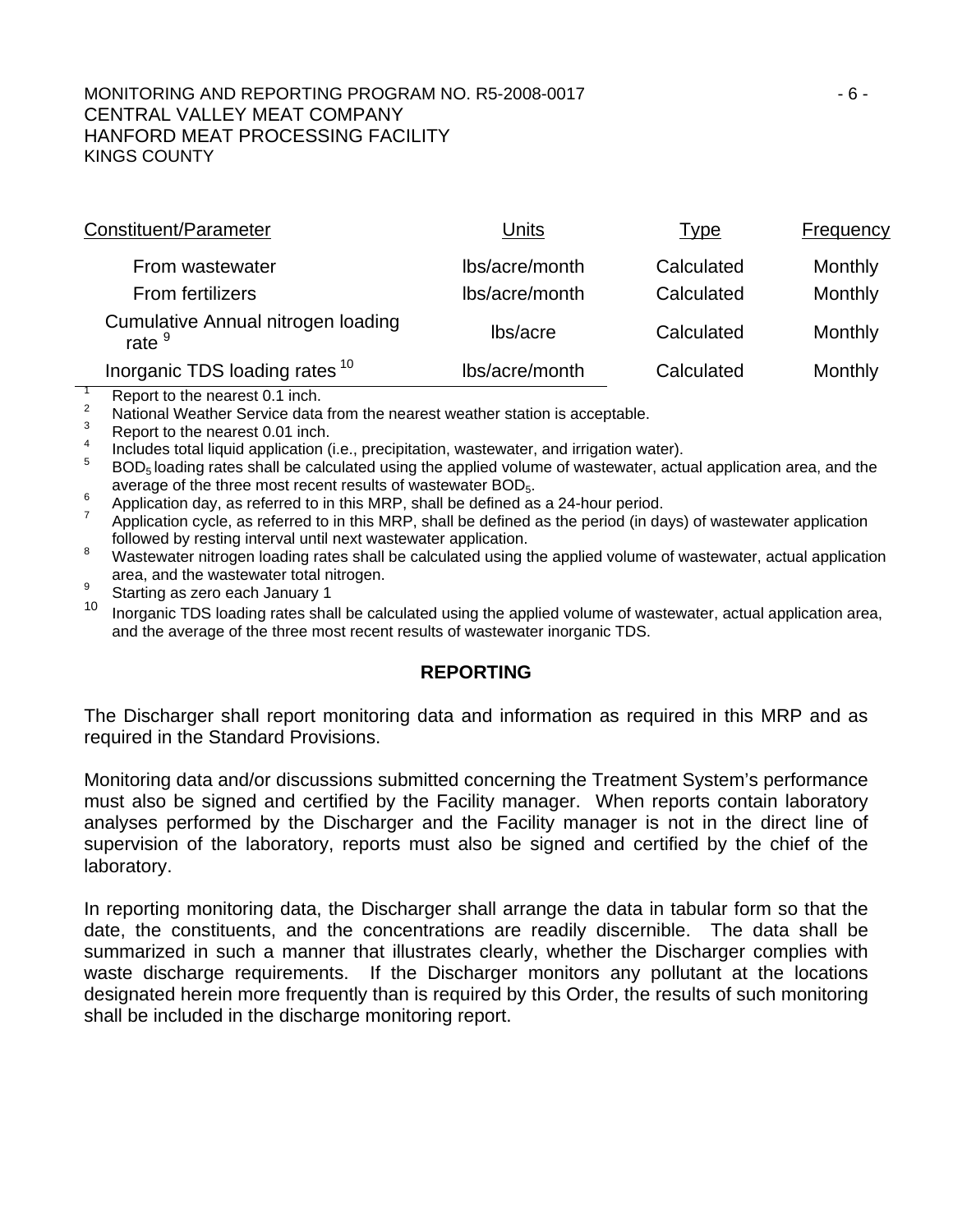## **A. Monthly Reports**

Daily, weekly, and monthly monitoring data shall be reported in monthly monitoring reports. Monthly monitoring reports shall be submitted to the Regional Water Board **by the 1st day of the second month following sampling** (i.e., the January Report is due by 1 March). At a minimum, the reports shall include at the minimum:

- 1. Results of influent, effluent, and pond monitoring;
- 2. Calculated Monthly Average Daily Flow;
- 3. A comparison of monitoring data to the discharge specifications and an explanation of any violation of those requirements. Data shall be presented in tabular format;
- 4. Copies of laboratory analytical reports; and
- 5. A calibration log verifying calibration of all hand-held monitoring instruments and devices used to comply with the prescribed monitoring program.

## **B. Quarterly Reports**

*Wastewater:* Daily, weekly, monthly, and quarterly monitoring data shall be reported in quarterly monitoring reports. Quarterly monitoring reports shall be submitted to the Regional Water Board **by the 1st day of the second month after the calendar quarter** (i.e., the 1<sup>st</sup> Quarter Report is due by 1 May,  $2^{nd}$  Quarter Report is due by 1 August, and the 3<sup>rd</sup> Quarter Report is due 1 November). At a minimum, the quarterly reports shall include:

- 1. Results of discharge, and use area monitoring;
- 2. Calculated Monthly Average Daily Flow;
- 3. Daily, Monthly, and Average loading calculations;
- 4. A comparison of monitoring data to the discharge specifications and an explanation of any violation of those requirements. Data shall be presented in tabular format;
- 5. Copies of laboratory analytical reports; and
- 6. A calibration log verifying calibration of all hand-held monitoring instruments and devices used to comply with the prescribed monitoring program.

*Groundwater:* Quarterly and Semi-Annual groundwater monitoring data shall be reported in the quarterly monitoring reports and submitted to the Regional Water Board as detailed in the previous section. Quarterly monitoring reports shall include all monitoring data required from quarterly and semi-annual groundwater monitoring events. The quarterly groundwater monitoring reports shall contain: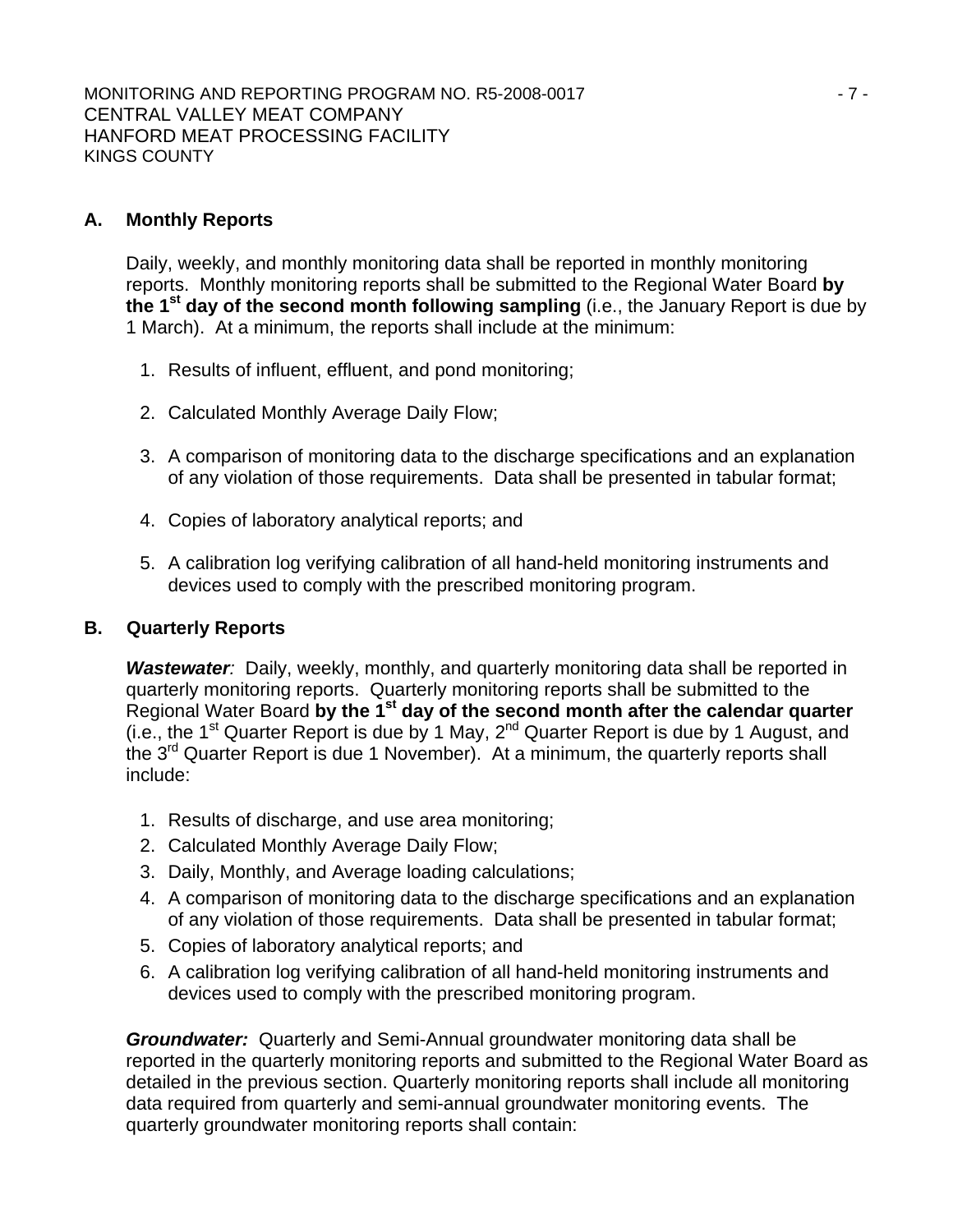- 1. Quarterly groundwater contour maps;
- 2. Graphs of the laboratory analytical data for all samples taken from each well within at least the previous five calendar years. Each such graph shall plot over time for a given monitoring well the concentration of one or more waste constituents; and
- 3. All monitoring analytical data obtained during the quarter presented in tabular form and included with previous data obtained for the given well.

## **C. Annual Reports**

*Wastewater:* The Annual Report will include all monitoring data required in the monthly/quarterly schedule plus the results of any annually sampled constituents (general minerals, selected metals, etc). The Annual Report shall be submitted to the Regional Water Board **by 1 March of the year following the year the samples were collected.**  In addition to the data normally presented, the Annual Report shall include the following:

- 1. The names and telephone numbers of persons to contact regarding emergency and routine situations;
- 2. A statement certifying when the flow meter and other monitoring instruments and devices were last calibrated, including identification of who performed the calibrations (Standard Provision C.4);
- 3. The results of an annual evaluation conducted pursuant to Standard Provisions E.4 and a figure depicting monthly average discharge flow for the previous five calendar years;
- 4. The most recent water supply report including laboratory data;
- 5. A summary of solids monitoring, including:
	- a. Annual solids production in dry tons and percent solids; and
	- b. A description of disposal methods. If more than one method is used, include the percentage disposed of by each method.
- 6. A summary and discussion of the compliance record for the reporting period. If violations have occurred, the report shall also discuss the corrective actions taken and planned to bring the discharge into full compliance with this Order.

*Groundwater:* The Annual Groundwater Monitoring Report will include all groundwater monitoring data required in the groundwater monitoring schedule plus the results of any annually sampled groundwater constituents (general minerals, selected metals, etc). The Annual Groundwater Monitoring Report shall be submitted to the Regional Board **by 1 March of the year following the year the samples were collected.** In addition to the data normally presented in the quarterly groundwater monitoring reports, the Annual Report shall include the following: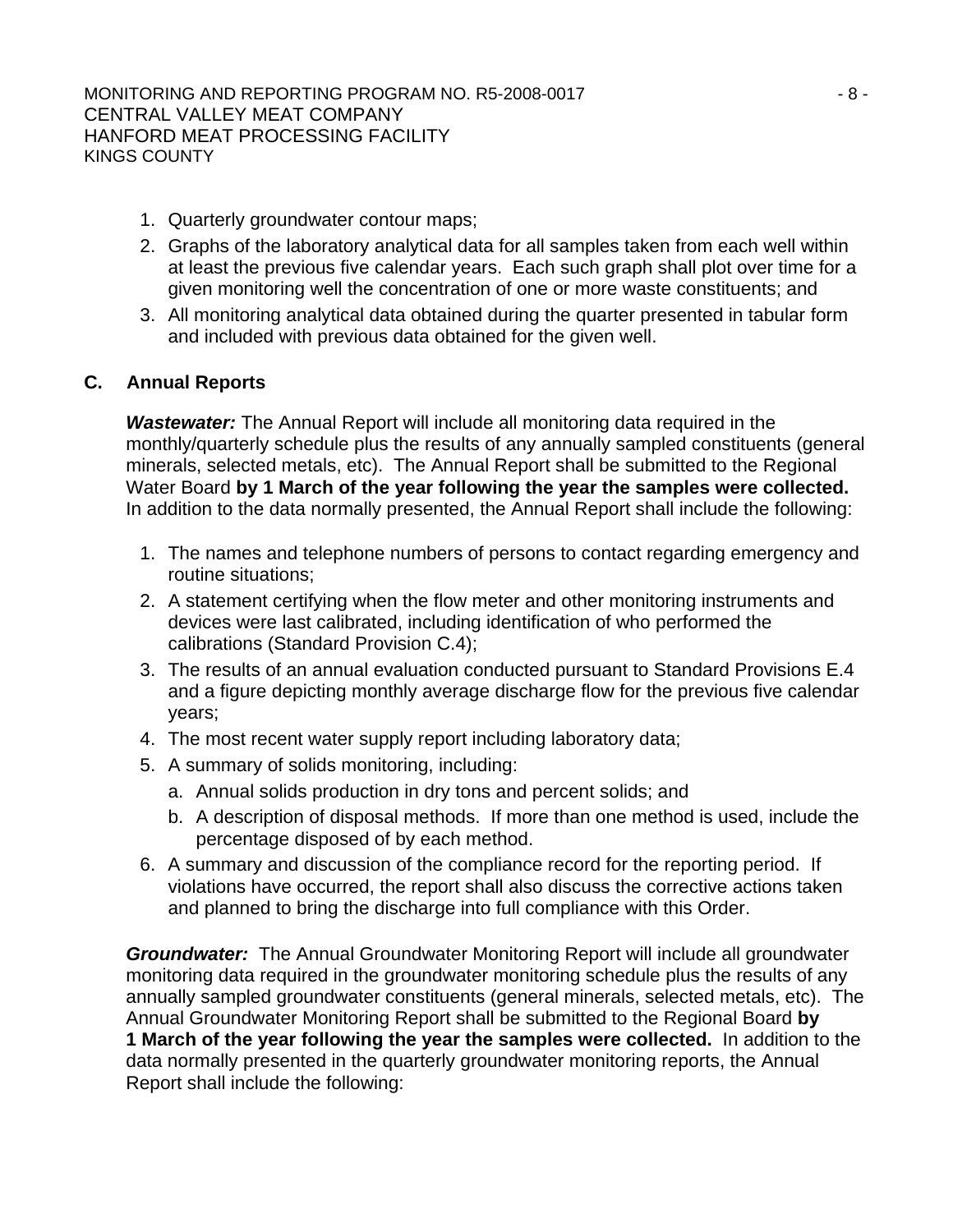- 1. Groundwater contour maps from the previous four quarters;
- 2. Graphs of the analytical data for all samples collected from each monitoring well for at least five calendar years. Each such graph shall plot over time for a given monitoring well the concentration of one or more waste constituents specified herein and selected in concurrence with Regional Water Board staff. Graphs shall be plotted at a scale appropriate to show trends or variations in water quality, and shall plot each datum, rather than plotting mean values.
- 3. All monitoring data obtained during the previous monitoring events for at least the last five calendar years.

All technical reports required herein must be overseen and certified by a California registered civil engineer, certified engineering geologist, or certified hydrogeologist in accordance with California Business and Professions Code, sections 6735, 7835, and 7835.1.

All reports submitted in response to this Order shall comply with the signatory requirements in Standard Provision B.3.

A transmittal letter shall accompany each self-monitoring report. The letter shall discuss any violations during the reporting period and all actions taken or planned for correcting violations, such as operation or facility modifications. If the Discharger has previously submitted a report describing corrective actions and/or a time schedule for implementing the corrective actions, reference to the previous correspondence will be satisfactory.

The Discharger shall implement the above monitoring program on the first day of the month following adoption of this Order.

Ordered by:\_

PAMELA C. CREEDON, Executive Officer

 \_\_\_\_\_\_\_\_\_ 25 January 2008\_\_\_\_\_\_\_\_\_\_\_ (DATE)

KC/DKP:01/25/08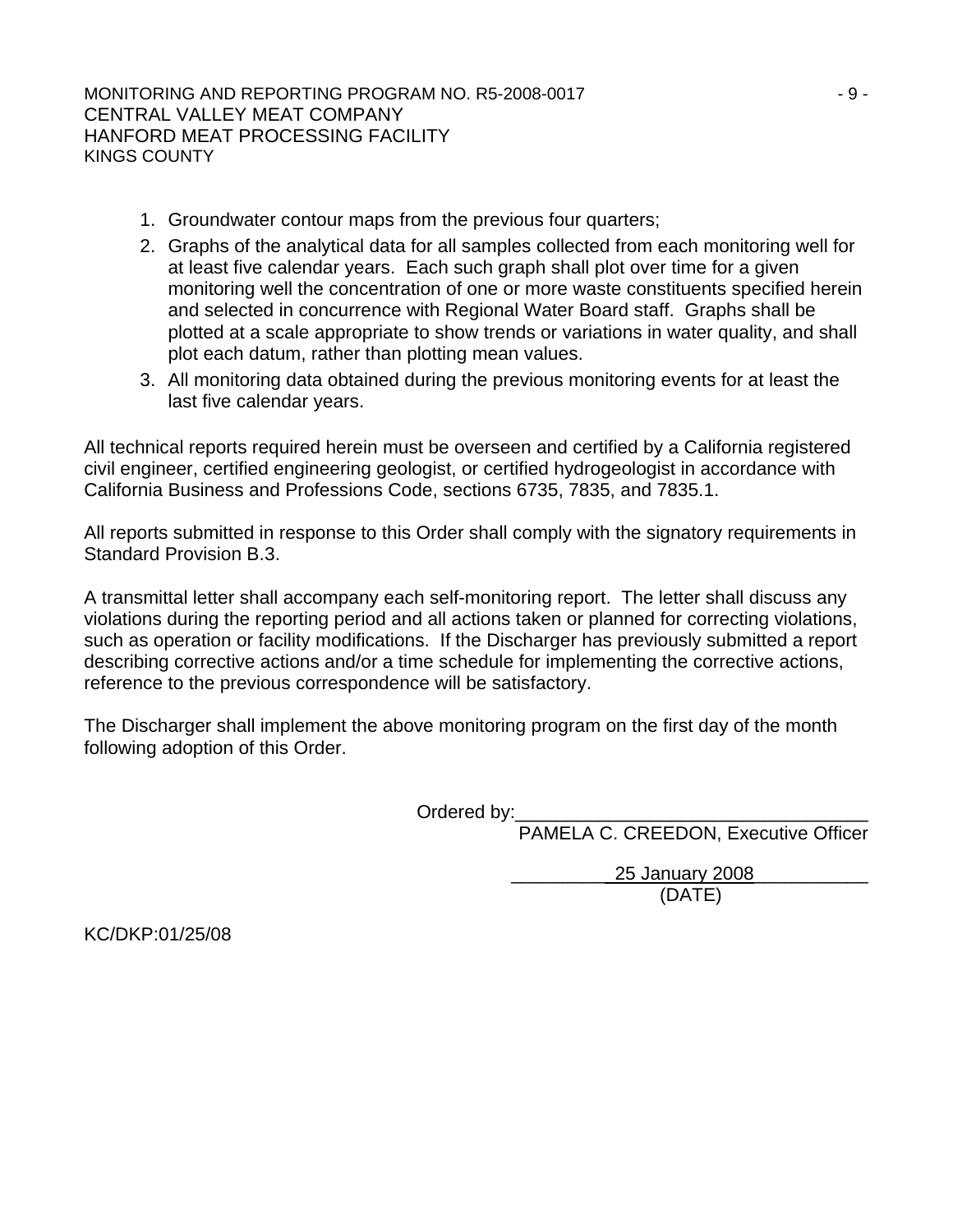## INFORMATION SHEET

R5-2008-0017 CENTRAL VALLEY MEAT COMPANY HANFORD MEAT PROCESSING FACILITY KINGS COUNTY

### **Background**

Central Valley Meat Company (Discharger) operates a slaughterhouse and beef processing facility (Facility) in Hanford, Kings County. The Discharger leases the property from Lawrence and Shirley Coelho Revocable Trust who are named as co-dischargers.

This Facility is regulated by Waste Discharge Requirements (WDR) Order No. 93-114, which authorizes a maximum daily discharge of 25,000 gallons per day (gpd) of process wastewater. The WDRs replace an older Order issued to the Hanford Meat Packing Company, which was rescinded in 1988. Order No. 93-114 found that former activities at the Facility by the Hanford Meat Packing Company, which included hide processing, resulted in elevated EC and chloride concentrations in shallow groundwater beneath the Facility. Hide processing at the Facility ceased prior to 1986 and is not part of the current operations.

Central Valley Meat Company commenced operation at the Facility in 1993 for meatpacking and deboning. On commencing operation the Discharger implemented several mitigation measures intended to prevent the discharge of wastewater to the ponds from spreading the existing groundwater pollution. Mitigation measures included reconstruction of the ponds to limit percolation, the use of wastewater for irrigation, and continued groundwater monitoring.

The Discharger submitted a Report of Waste Discharge (RWD) dated 27 March 2002 to add additional farmland to their land application area. The new land application area (Reuse Area) was purchased by the Discharger in 2001 and is used to grow feed and fodder crops. Following comments from Regional Water Board staff and collection of additional data, the Discharger submitted a revised RWD in March 2003. The revised RWD included wastewater treatment upgrades and proposed a flow increase to 0.525 million gallons per day (mgd) since discharge volumes greatly exceed the permitted limit of 25,000 gpd. The revised RWD also included design specifications for improvements to the pond system. The improvements included increasing the depth of the ponds, and installation of a synthetic liner. To date these improvements have not been implemented.

The Discharger is in the process of adding 210 additional acres to its Reuse Area through purchase or signed use agreements, which would bring the total acreage of the Reuse Area to about 396 acres, The Discharger has already acquired parcel 016-060-041 (47.74 acres) and 016-130-055 (84.29 acres), and is in the process of securing a use agreement for parcel 016- 130-058 consisting of 78.48 acres from the owner Mr. Daniel J. Leal.

#### **Solids Disposal**

Solids collected from the corrals (primarily manure) and removed from the wastewater stream by the screens or the CAF units are collected and temporarily stockpiled on-site. According to Mr. Brian Coelho, general manager for the Facility, the solids are segregated and stockpiled in a dirt area directly west of the ponds. The area is unlined; however, it is graded and all runoff is collected in a sump and returned to the pond system.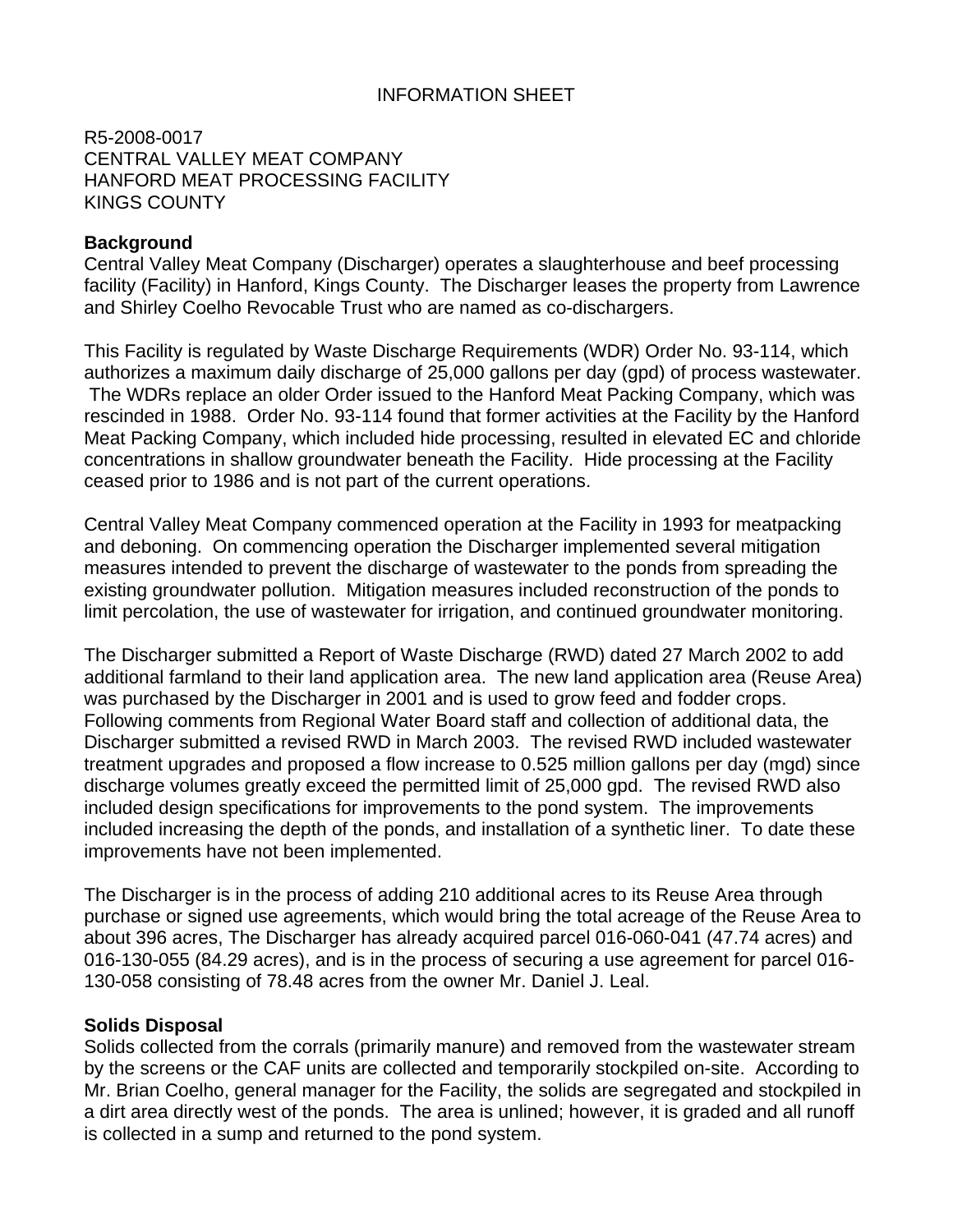### INFORMATION SHEET  $\sim$ R5-2008-0017 CENTRAL VALLEY MEAT COMPANY HANFORD MEAT PROCESSING FACILITY KINGS COUNTY

#### **Groundwater Conditions**

Regional groundwater in the area is encountered at about 100 feet below ground surface (bgs) and flows to the northwest according to information in Lines of Equal Elevation of Water in Wells in Unconfined Aquifer, published by Department of Water Resources in Spring 2004.

The groundwater-monitoring network at the Facility consists of eight shallow monitoring wells, and one deep monitoring well (MW-5B). The groundwater-monitoring network covers the existing wastewater ponds, the former land application area, and the Reuse Area. Monitoring wells MW-2, MW-4A, MW-5A, MW-6, and MW-11, down-gradient of the ponds and the former land application area, show significant increases in EC, TDS, and chloride concentrations over background, likely due to former hide processing operations at the Facility. In addition, elevated EC, TDS, and chloride concentrations in MW-5B indicate that the influence from the former hide processing extends vertically in the aquifer to at least 200 feet bgs.

Nitrate concentrations in groundwater appear to vary significantly beneath the Facility with average concentrations ranging from non-detect to 192 mg/L. Based on the groundwater data it appears that nitrate concentrations are below water quality objectives in the vicinity of the wastewater ponds. The low nitrate and higher organic carbon in groundwater beneath the wastewater ponds is likely the result of denitrification due to saturated soils, anoxic conditions, and the excess presence of organic constituents in the effluent. This appears to be supported by the high nitrate (in excess of the MCLs) and lower organic carbon in monitoring wells both up-gradient and further down-gradient of the ponds. Overloading from the former land application area and the Reuse Area could also contribute to the higher nitrate concentrations in these monitoring wells.

#### **Compliance History**

An Administrative Civil Liability (ACL) complaint No. R5-2002-0518 was issued to the Discharger on 9 October 2002 for failure to submit complete and accurate SMRs. As part of the Settlement Agreement the Discharger was given a time schedule and required to complete the following tasks: (a) Submit complete and accurate SMRs; (b) Provide documentation confirming purchase and training of field equipment to measure EC, pH, and dissolved oxygen; (c) Provide a technical report documenting installation and implementation of appropriate flow meters to measure the discharge of all waste streams and include calibration records; and (d) Contract with an engineering firm or certified analytical laboratory to prepare a sampling analysis quality assurance/control plan and oversee all necessary sampling procedures for a six month period including reporting documentation.

The Regional Water Board issued a letter dated 5 August 2003 documenting that the Discharger had satisfactorily completed all tasks required in the Settlement Agreement.

#### **Basin Plan, Beneficial Uses, and Regulatory Considerations**

The Basin Plan indicates the greatest long-term problem facing the entire Tulare Lake Basin is increasing salinity in groundwater, a process accelerated by man's activities and particularly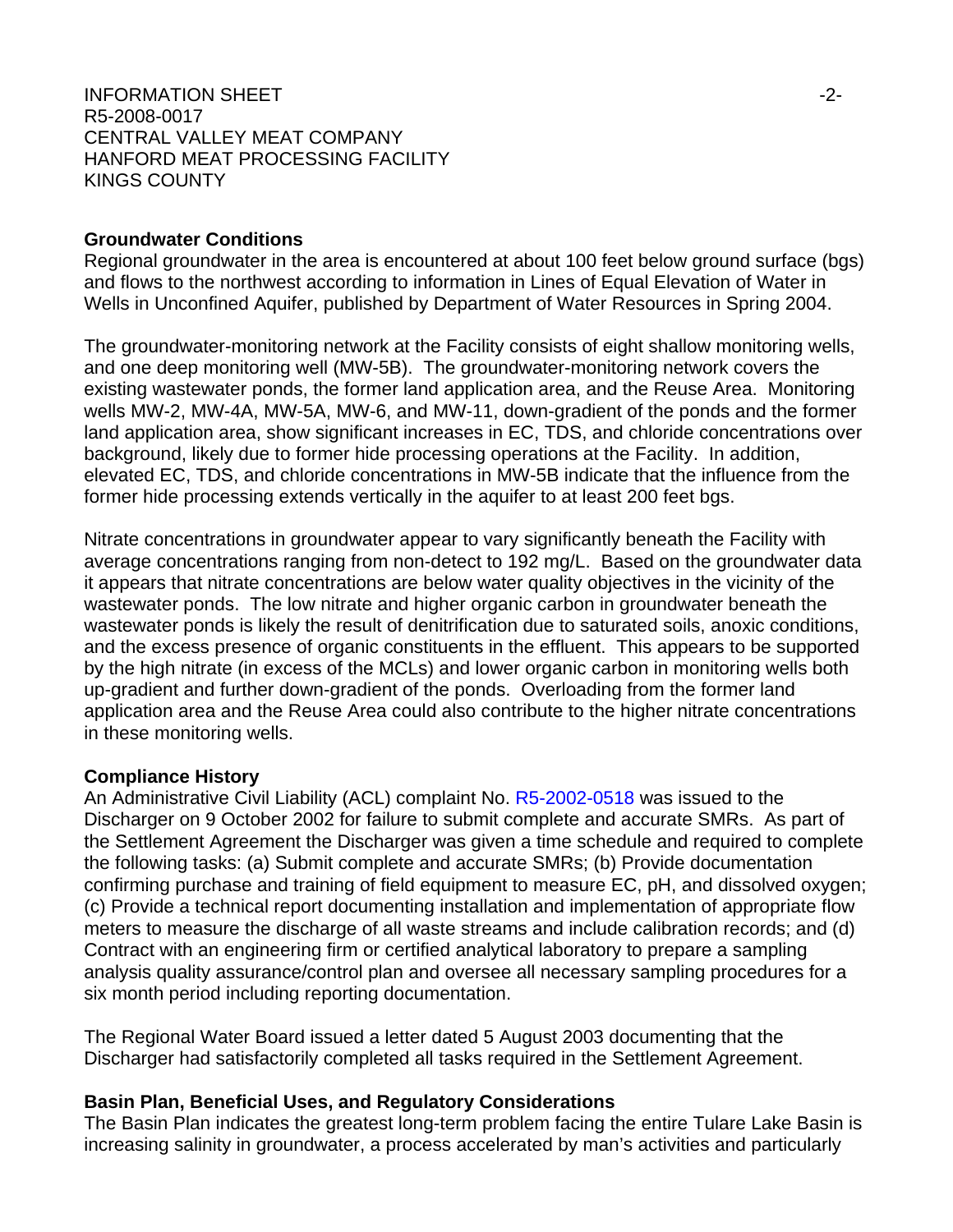### $\blacksquare$ INFORMATION SHEET  $\blacksquare$ R5-2008-0017 CENTRAL VALLEY MEAT COMPANY HANFORD MEAT PROCESSING FACILITY KINGS COUNTY

affected by intensive irrigated agriculture. The Basin Plan recognizes that degradation is unavoidable until there is a long-term solution to the salt imbalance. The Regional Board encourages proactive management of waste streams by dischargers to control addition of salt through use, and has established an incremental EC limitation of 500 µmhos/cm or a 1,000 µmhos/cm, as the measure of the maximum permissible addition of salt constituents through use. Discharges to areas that may recharge good quality groundwaters shall not exceed an EC of 1,000 µmhos/cm, a chloride content of 175 mg/L, or a boron content of 1.0 mg/L. Title 22 in Table 64449 B establishes recommended, upper, and short term ranges for EC, TDS, chloride, and sulfate. The recommended and upper ranges are 900 and 1,600 µmhos/cm for EC, 500 and 1,000 mg/L for TDS, and 250 and 500 mg/L for chloride and for sulfate, respectively.

An exception to the EC limit for may be permitted for food processing industries that discharge to land and exhibit a disproportionate increase in EC of the discharge over the EC of the source water due to unavoidable concentrations of organic dissolved solids from the raw food product, provided that beneficial uses are protected. Exceptions shall be based on demonstration of best available technology and best management practices that control inorganic dissolved solids to maximum extent feasible.

The Discharger conducted a study to determine the "organic fraction" of the discharge. Based on the results of the study and recent SMR data, the "organic fraction" of the dissolved solids is between 40% and 50% of the total dissolved solids. Using the average fixed dissolved solids (FDS) concentration in the wastewater from 2005 and 2006, the annual salt load to the Fields from the wastewater would be about 2,200 to 2,800 lbs/acre/year, which is within the loading rate of 2,000 lbs/acre/year for a single crop and 3,000 lbs/acre/year for a double crop, that has been accepted as BMPs for dairies for many years. In addition, the Discharger has implemented several improvements in management practices and wastewater handling to decrease flows and improve wastewater characteristics.

#### **Anitdegradation**

The antidegradation directives of State Water Board Resolution No. 68-16, "Statement of Policy With Respect to Maintaining High Quality Waters in California," or "Antidegradation Policy" require that waters of the State that are better in quality than established water quality objectives be maintained "consistent with the maximum benefit to the people of the State." Waters can be of high quality for some constituents or beneficial uses and not others. Policy and procedures for complying with this directive are set forth in the Basin Plan.

Constitutes of concern that have the potential to degrade groundwater include, in part, nutrients and salts. However, the discharge will likely not degrade the beneficial uses of groundwater because:

a. For BOD, the loading rate to the land application area is less than 10 lbs/acre/day, which is significantly below the USEPA recommended rate of 100 lbs/acre/day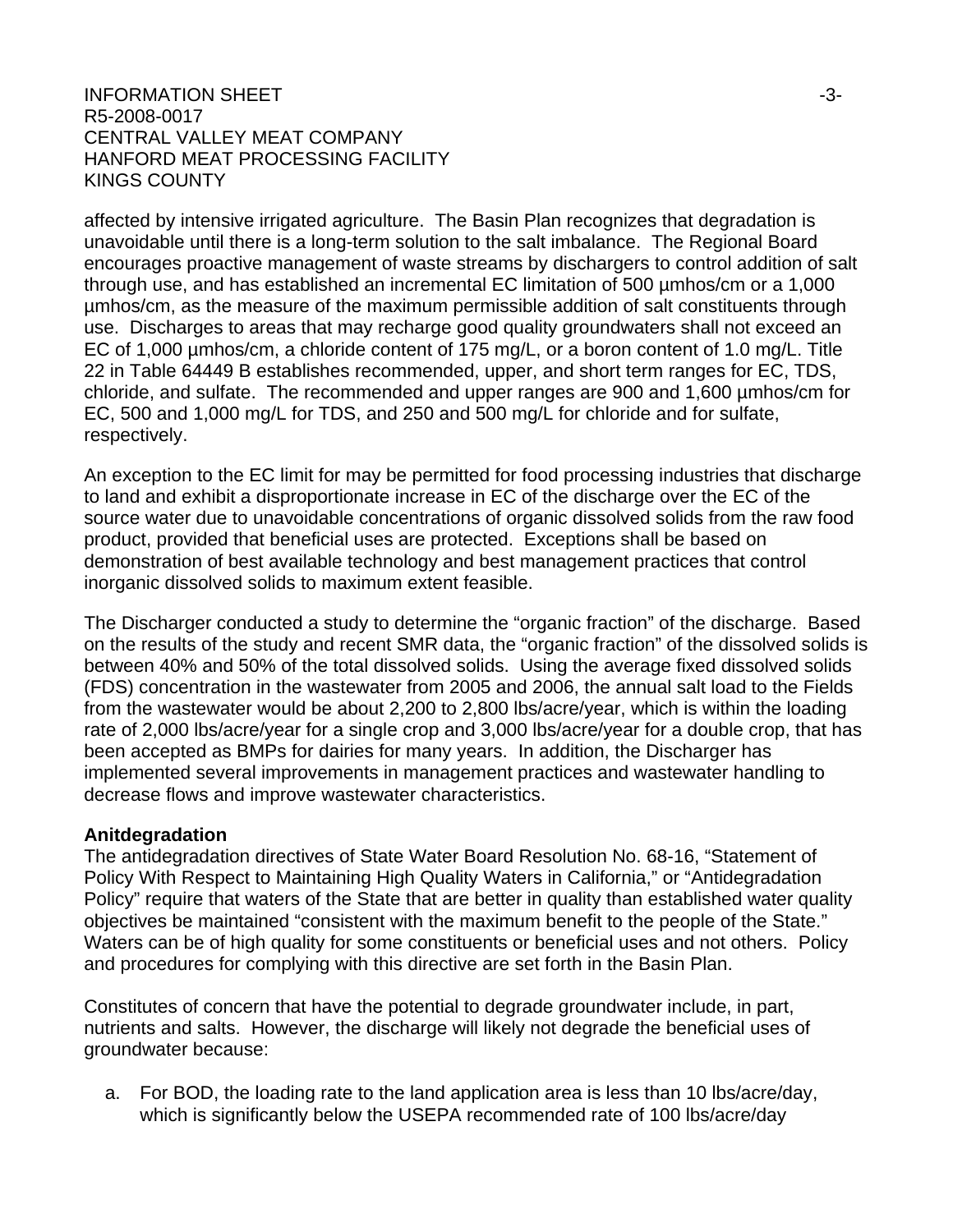according to publication No. 625/3-77-007, Pollution Abatement in the Fruit and Vegetable Industry. Therefore, no degradation due to organic loading should occur.

- b. For nitrogen, shallow groundwater already contains nitrate concentrations in excess of water quality objectives. Application of wastewater at agronomic rates for both nutrient and hydraulic loading and implementation of the proposed pond improvements including installation of an approved pond liner should preclude further degradation of groundwater.
- c. For salinity, the Basin Plan contains effluent limits (EC of SW + 500 umhos/cm, 1,000 umhos/cm max.). With an EC between 1,500 umhos/cm and 2,500 umhos/cm, the treated effluent exceeds the Basin Plan limit. However, the Basin Plan does allow an exception for food processing industries that discharge to land and exhibit a disproportionate increase in EC of the discharge over the EC of the source water due to unavoidable concentrations of organic dissolved solids from the raw food product, provided that beneficial uses are protected.

This Order sets a performance based limit for FDS of 500 mg/L, and include a Provision requiring the Discharger to submit a Final Salinity Control Plan documenting all measures taken to reduce the salinity of the discharge, and identify any additional measures that could be used to further reduce the salinity of the discharge to the maximum extent feasible. This represents BPTC for control of salts from an industrial facility and is consistent with the Basin Plan.

## **Treatment Technology and Control**

The Discharger provides treatment and control of the discharge that incorporates:

- a. Limiting the amount of time that the cattle spend in the concrete wash area.
- b. Screening to remove solids and haul them offsite for disposal.
- c. Pre-treatment using a CAF system to remove fat and suspended solids from the wastewater.
- d. Combining wastewater sources into a central aerated collection sump.
- e. Blending of wastewater with irrigation water to meet the agronomic requirements for crop growth or other measures to ensure even distribution of wastewater over the area irrigated.

## **Title 27**

Title 27, CCR, section 20005 et seq. (Title 27) contains regulations to address certain discharges to land. Title 27 establishes a waste classification system, specifies siting and construction standards for full containment of classified waste, requires extensive monitoring of groundwater and the unsaturated zone for any indication of failure of containment, and specifies closure and post-closure maintenance requirements. Generally, no degradation of groundwater quality by any waste constituent in a classified waste is acceptable under Title 27 regulations.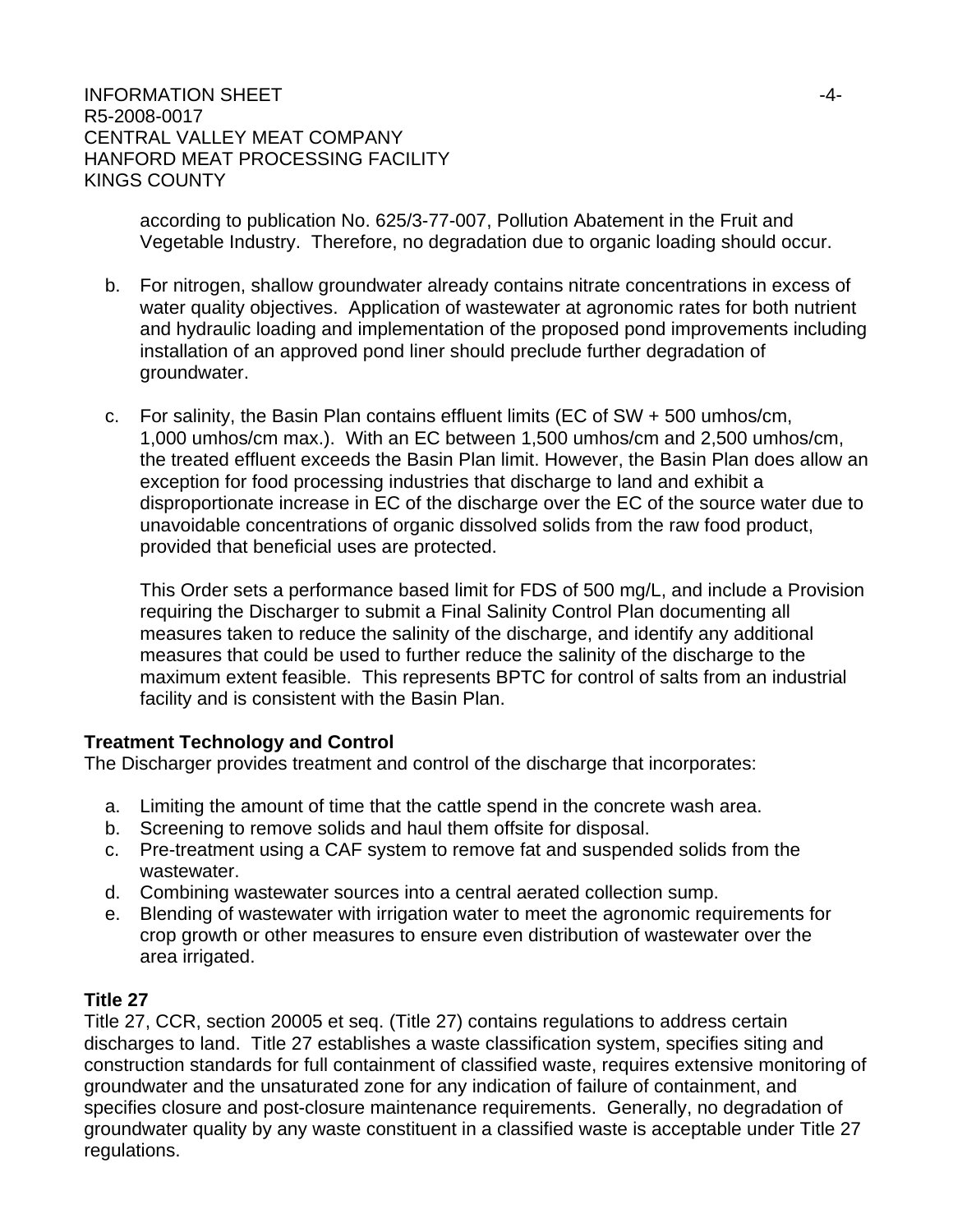### INFORMATION SHEET  $\sim$ R5-2008-0017 CENTRAL VALLEY MEAT COMPANY HANFORD MEAT PROCESSING FACILITY KINGS COUNTY

Title 27 Section 20090(b) exempts discharges of designated waste to land from Title 27 containment standards provided the Regional Water Board has issued waste discharge requirements or waived such issuance; the discharge is in compliance with the Basin Plan; and the waste need not be managed according to Title 22, CCR, Division 4.5, Chapter 11, as a hazardous waste.

Accordingly, the discharge of effluent and the operation of treatment or storage facilities associated with a food processing facility can be allowed without requiring compliance with Title 27, provided the resulting degradation of groundwater is in accordance with the Basin Plan.

## **CEQA**

On 5 February 1990, Kings County adopted a Negative Declaration for a proposal to reopen the existing meat packing facility as a slaughterhouse and deboning operation for cattle in accordance with the California Environmental Quality Act (CEQA) (Public Resources Code Section 21000, et, seq.) and the State CEQA guidelines (Title 14, Division 6, California Code of Regulations, as amended). The findings in the Negative Declaration considered this a continuation of the existing operation and did not identify specific impacts from the discharge to land of process wastewater from operations at this Facility nor did it define a specific wastewater flow.

The Regional Water Board as a responsible agency pursuant to CEQA reviewed and considered the Negative Declaration with respect to water quality. While the Negative Declaration did not identify specific impacts from the discharge to land of process wastewater from operations at this Facility, this Order contains measures to mitigate any adverse water quality impacts.

#### **Proposed Order Terms and Conditions**

**Discharge Prohibitions, Effluent Limitations, Discharge Specifications, and Provisions**  The proposed Order prohibits discharge to surface waters and water drainage courses.

The proposed Order would set a monthly average daily flow limit of 0.39 mgd, with an increase to 0.42 mgd upon acquisition of a signed use agreement for the use of process wastewater on parcel 016-130-058.

The proposed Order would set an effluent limit for chloride of 175 mg/L. In addition the proposed Order would prescribe an annual flow-weighted average limit for FDS of 500 mg/L, and include a provision requiring the Discharger to submit a Final Salinity Control Plan identifying all control measures taken to reduce the salinity of the discharge, evaluate any additional salinity reduction measures, and demonstrate that the discharge will be protective of groundwater and that best available technology and best management practices to control inorganic dissolved solids to the maximum extent feasible have been implemented.